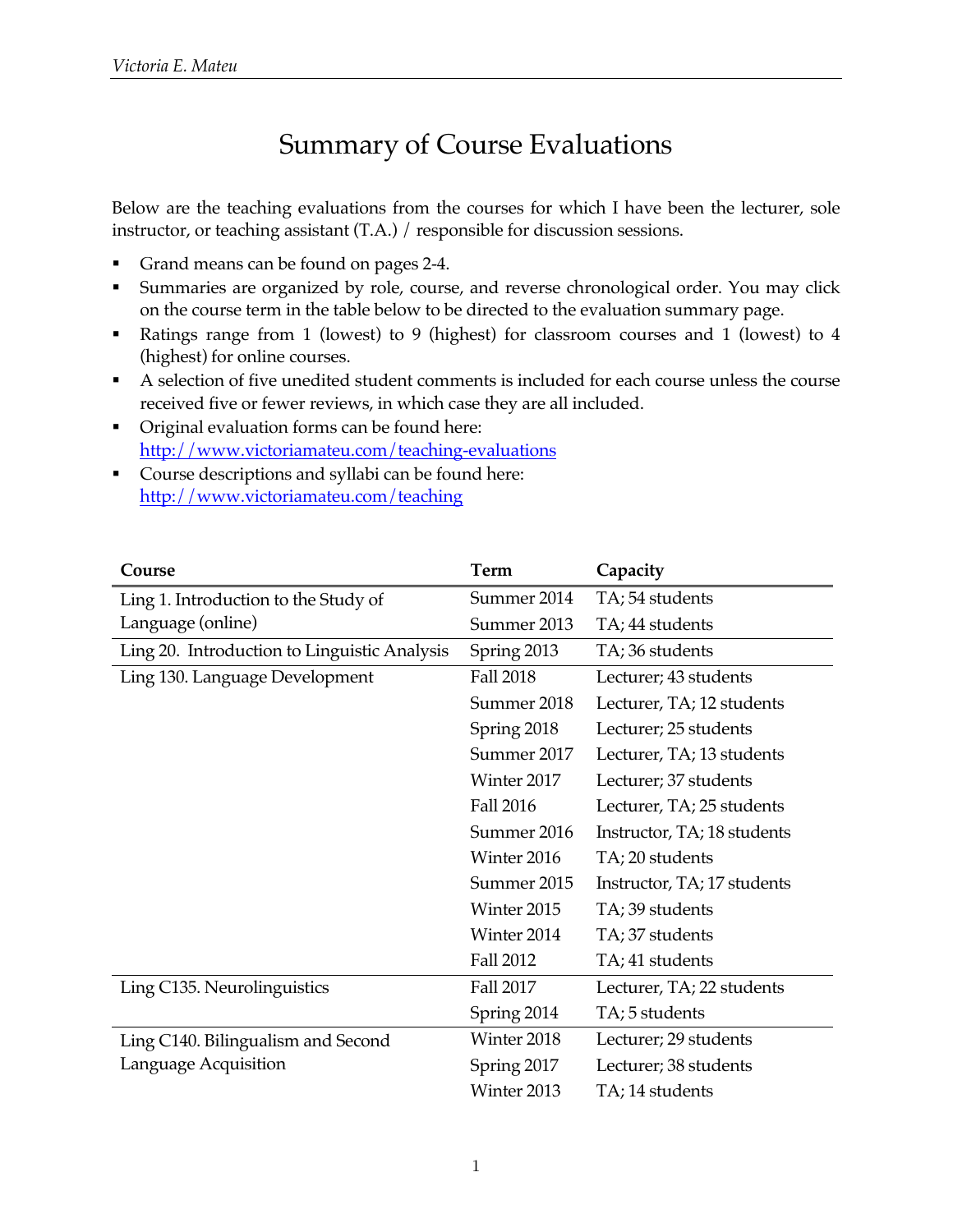# Averages:

### *Lecturer*

Grand mean and average standard deviation (square root of the average variance) for the 8 quarters I have served as a lecturer:

| (Scale: 1 to 9)<br><b>Questions Regarding Instructor</b>         | AVG  | SD.  |
|------------------------------------------------------------------|------|------|
| The instructor was concerned about student learning              | 8.65 | 0.71 |
| Class presentations were well prepared and organized             | 8.56 | 0.94 |
| Students felt welcome in seeking help in or outside of the class | 8.56 | 0.78 |
| The instructor had good communication skills                     | 8.50 | 0.96 |
| You have learned something you consider valuable                 | 8.39 | 1.49 |
| Your overall rating of the instructor                            | 8.46 | 1.04 |
| Your overall rating of the course                                | 8.21 | 2.07 |

### *Instructor*

Grand mean and average standard deviation for the 2 quarters I have served as a (sole) instructor:

| (Scale: 1 to 9)<br><b>Questions Regarding Instructor</b>         | AVG  | SD.  |
|------------------------------------------------------------------|------|------|
| The instructor was concerned about student learning              | 8.63 | 0.71 |
| Class presentations were well prepared and organized             | 8.51 | 0.78 |
| Students felt welcome in seeking help in or outside of the class | 8.37 | 0.96 |
| The instructor had good communication skills                     | 8.47 | 0.85 |
| You have learned something you consider valuable                 | 8.51 | 0.69 |
| Your overall rating of the instructor                            | 8.47 | 0.85 |
| Your overall rating of the course                                | 8.33 | 0.92 |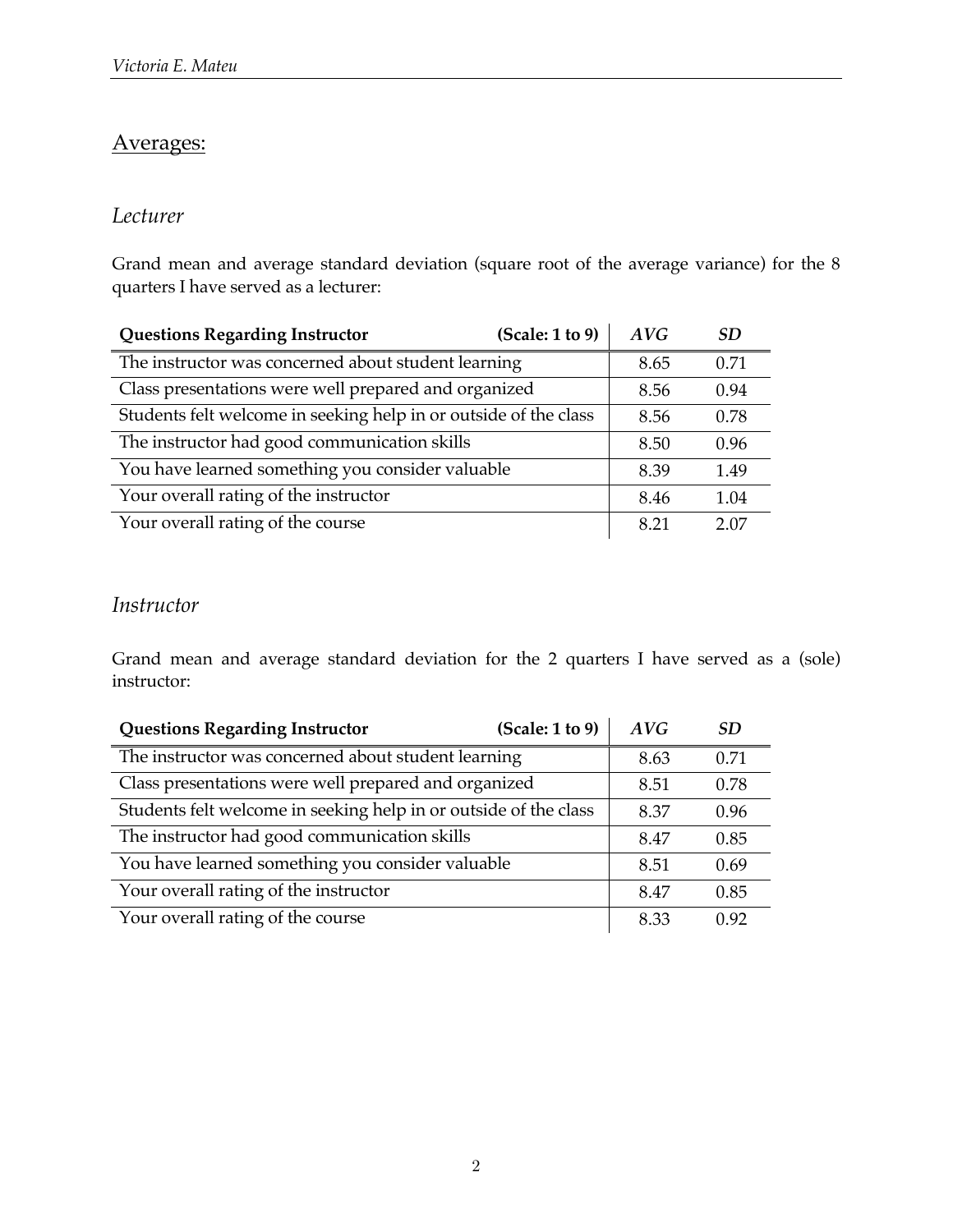### *Teaching Assistant / Discussion Session responsible*

Grand mean and average standard deviation for the 15 sections (over 11 quarters) I have served as a teaching assistant during the academic year or discussion session responsible during summer sessions in *classroom* courses:

| <b>Questions Regarding TA</b>                          | (Scale: 1 to 9) | AVG  | SD.  |
|--------------------------------------------------------|-----------------|------|------|
| The T.A. was knowledgeable about the material          |                 | 8.54 | 0.89 |
| The T.A. was concerned about student learning          |                 | 8.59 | 0.83 |
| Section presentations were well prepared and organized |                 | 8.48 | 0.99 |
| The T.A. expanded on course ideas                      |                 | 8.30 | 1.12 |
| Students felt welcome in seeking help                  |                 | 8.55 | 0.99 |
| The teaching assistant had good communication skills   |                 | 8.46 | 0.90 |
| Value of the sections justified time and effort        |                 | 8.31 | 1.11 |
| Your overall rating of the T.A.                        |                 | 8.51 | 0.90 |

Grand mean and average standard deviation for the 2 sections (over 2 quarters) I have served as discussion session responsible during the academic year (while also serving as lecturer):

| <b>Questions Regarding Instructor</b>                            | (Scale: 1 to 9) | AVG  | <b>SD</b> |
|------------------------------------------------------------------|-----------------|------|-----------|
| The instructor was concerned about student learning              |                 | 8.85 | 0.46      |
| Class presentations were well prepared and organized             |                 | 8.77 | 0.54      |
| Students felt welcome in seeking help in or outside of the class |                 | 8.69 | 0.59      |
| The instructor had good communication skills                     |                 | 8.69 | 0.59      |
| You have learned something you consider valuable                 |                 | 8.44 | 1.29      |
| What is your overall rating of the instructor?                   |                 | 8.35 | 1.19      |
| What is your overall rating of the course?                       |                 | 8.19 | 1.72      |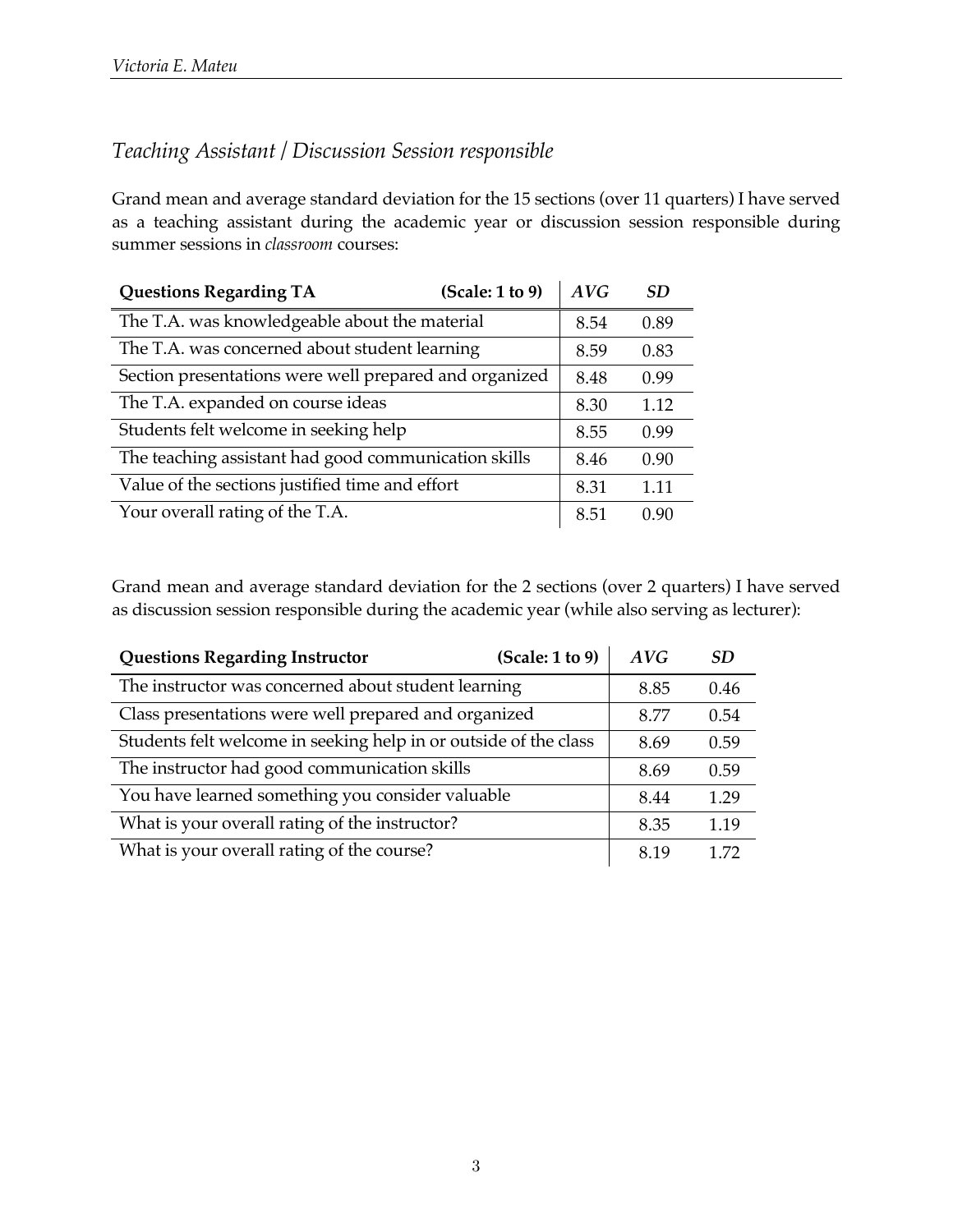Grand mean and average standard deviation for the 6 sections (over 2 quarters) I have served as a teaching assistant in *online* courses:

| <b>Questions Regarding TA</b>                                               | (Scale: 1 to 4) | AVG  | <b>SD</b> |
|-----------------------------------------------------------------------------|-----------------|------|-----------|
| The T.A. was knowledgeable about the material                               |                 | 3.56 | 0.53      |
| The T.A. was concerned about student learning                               |                 | 3.67 | 0.50      |
| Written and video presentations were well prepared and organized            |                 | 3.56 | 0.45      |
| The teaching assistant expanded on course ideas                             |                 | 3.42 | 0.72      |
| Students felt welcome in seeking help from the teaching assistant           |                 | 3.71 | 0.45      |
| The teaching assistant had good communication skills                        |                 | 3.48 | 0.78      |
| The T.A.'s questions and comments on the discussion board were valuable     |                 | 3.40 | 0.46      |
| The T.A. was an active and consistent presence on the discussion board      |                 | 3.32 | 0.54      |
| The T.A. effectively led the live online discussions                        |                 | 3.46 | 0.74      |
| The overall value of the T.A.'s contribution justified your time and effort |                 | 3.46 | 0.86      |
| What is your overall rating of the teaching assistant?                      |                 | 3.43 | 0.78      |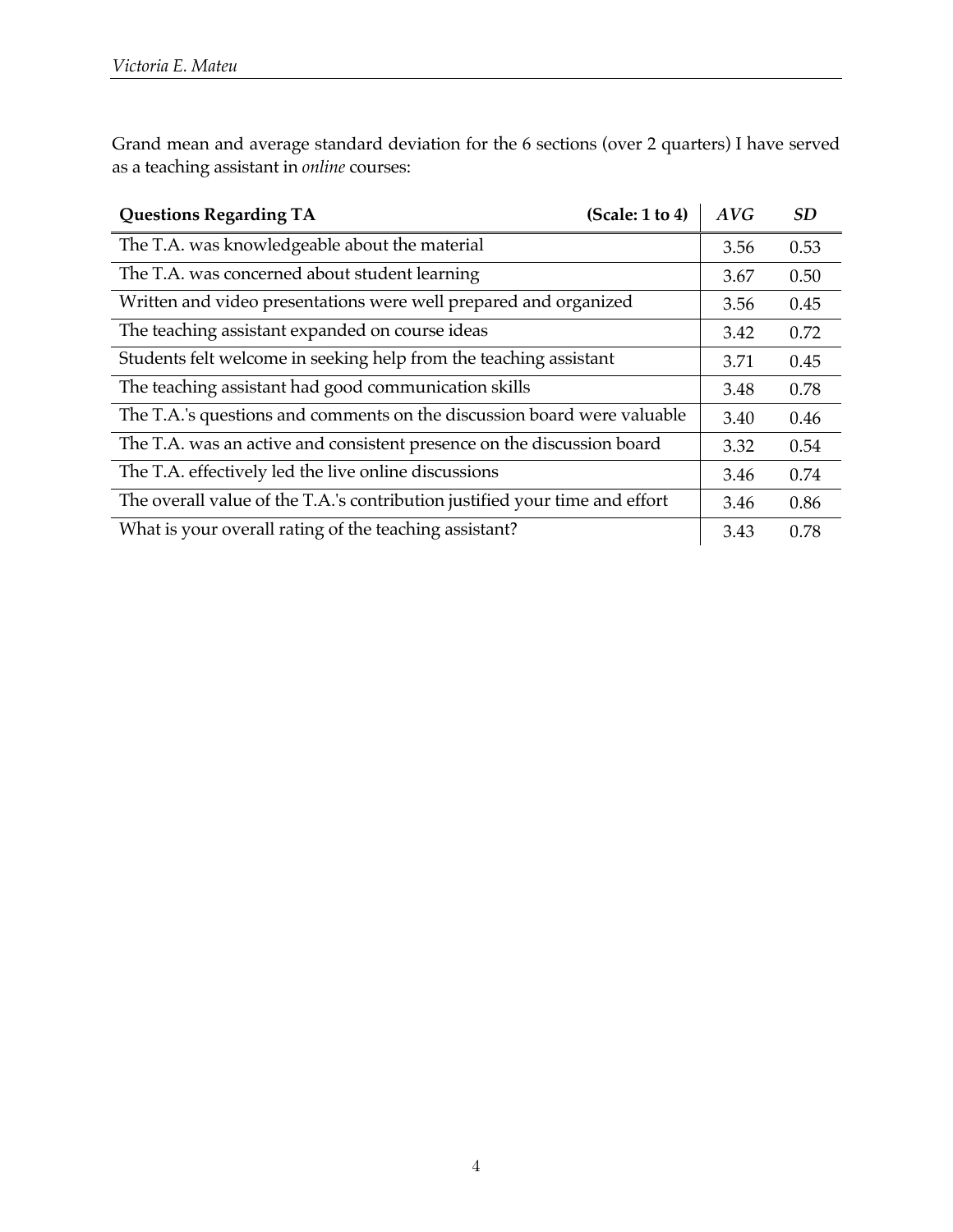### For my role as Lecturer:

### *Linguistics 130: Language Development*

#### **Linguistics 130: Language Development**

Fall 2018

Enrollment: 43 students; 19 evaluations

| <b>Questions Regarding Instructor</b><br>(Scale: 1 to 9)         | AVG  | SD.  |
|------------------------------------------------------------------|------|------|
| The instructor was concerned about student learning              | 8.74 | 0.73 |
| Class presentations were well prepared and organized             | 8.26 | 1.37 |
| Students felt welcome in seeking help in or outside of the class | 8.32 | 1.34 |
| The instructor had good communication skills                     | 8.37 | 1.3  |
| You have learned something you consider valuable                 | 8.47 | 1.31 |
| Your overall rating of the instructor                            | 8.47 | 1.43 |
| Your overall rating of the course                                | 8.21 | 1.51 |

- § Professor Mateu is very passionate and enthusiastic. Super knowledgeable and her lecture notes were very helpful.
- § She is good at explaining everything clearly and gives a lot of examples and studies to back up everything. She is concerned about student learning and always encourages questions and sees that as much more important than getting through all the material.
- § She is very nice and teaches very well. Whenever in her office hour or during class, when we have questions, she is always very patient to answer our questions.
- § She's GREAT! Highly recommended.
- § This class was definitely a lot of work. However, it was also a lot of fun and a lot of interesting information. Your lectures were engaging and I could feel how much you care for the (good) performance of your students. Thank you so much!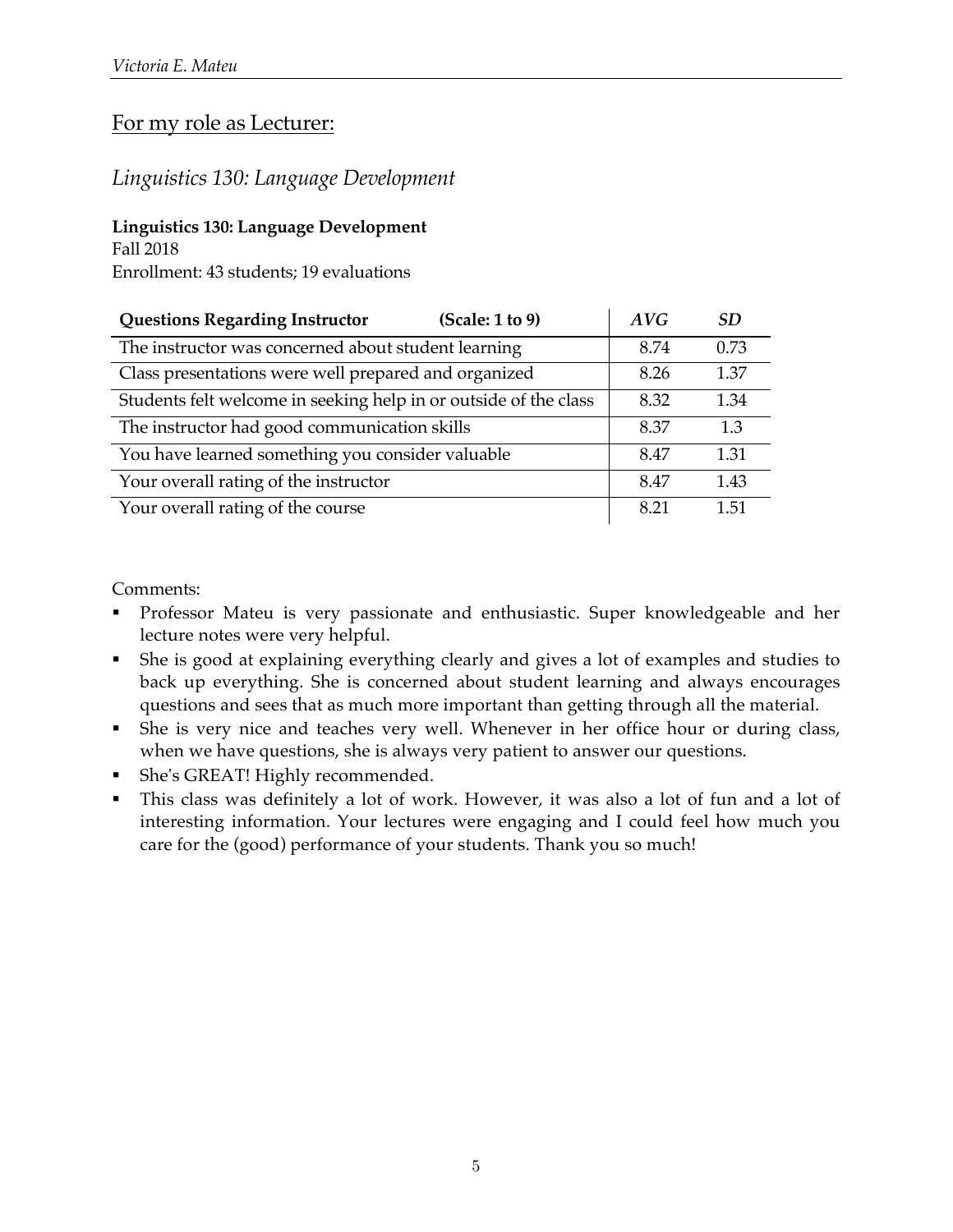Summer Session C 2018 Enrollment: 12 students; 3 evaluations

| <b>Questions Regarding Instructor</b><br>(Scale: 1 to 9)         | AVG | SD |
|------------------------------------------------------------------|-----|----|
| The instructor was concerned about student learning              | 9.0 |    |
| Class presentations were well prepared and organized             | 9.0 |    |
| Students felt welcome in seeking help in or outside of the class | 9.0 |    |
| The instructor had good communication skills                     | 9.0 |    |
| You have learned something you consider valuable                 | 9.0 |    |
| Your overall rating of the instructor                            | 9.0 |    |
| Your overall rating of the course                                | 9.0 |    |

Comments:

§ The professor really cares about student learning. Very knowledgeable in the subject.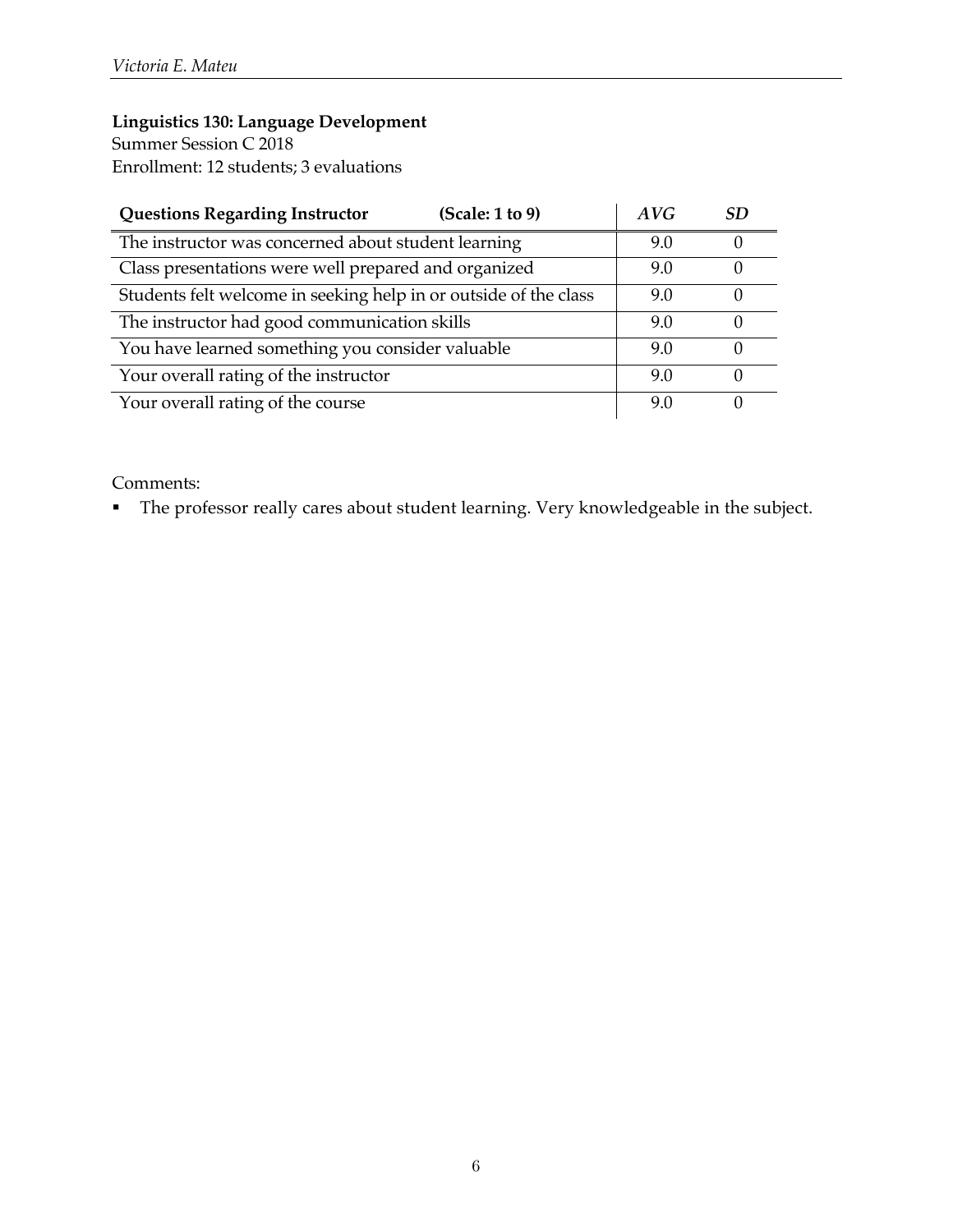Enrollment: 25 students; 7 evaluations

| <b>Questions Regarding Instructor</b><br>(Scale: 1 to 9)         | AVG  | SD   |
|------------------------------------------------------------------|------|------|
| The instructor was concerned about student learning              | 8.71 | 0.76 |
| Class presentations were well prepared and organized             | 8.86 | 0.38 |
| Students felt welcome in seeking help in or outside of the class | 8.29 | 1.11 |
| The instructor had good communication skills                     | 8.86 | 0.38 |
| You have learned something you consider valuable                 | 7.71 | 1.98 |
| Your overall rating of the instructor                            | 8.57 | 0.79 |
| Your overall rating of the course                                | 7.14 | 3.08 |

- § Professor Mateu is an awesome professor! It is evident that she really cares about teaching effectively and is concerned with the students' mastery of the material. I love how she designs the class with a focus on prior research and how we get to learn how findings in the field were uncovered. It was very different compared to other courses I've taken, but it makes so much sense. She is very kind, incredibly engaging, organized, and replies to e-mails quickly. Overall, I was super blessed to have her as my professor during my last quarter at UCLA! She has done a great job teaching this course.
- I could tell that the professor was very eager to help students making her very comfortable to approach. Her enthusiam [sic] for the topic made the class more interesting. It would help if there was some kind of activity mixed in with lecture to help students focus better, as the lecture could at times be tiring to follow.
- I really liked the professor. She knows a lot about the topic she teaches and she is very passionate about it. However, the class lectures were a little boring so a lot of people wouldn't show up. But I find that if you go and listen in class, studying for the exams and getting a good grade wouldn't be hard at all. This class also has a final research project that I find a little bit confusing in sense of trying to figure out what you are researching. The requirements are very specific, so it's kind of hard to follow it and it is also a lot of work
- The class is poorly structure. There is too much material crammed into the class. The class is too focused on the final research project that everything else feels rushed. For example, the discussion sections were useless and did not relate to the lecture. I would rather have the discussion sections be a recap of the lectures instead of learning tools on how to do the final project. This goes the same with the homework assignments. There should be [no] homework assignments so we can practice the concepts we learned in lecture. Also, if you have a final project and presentation, do not also have a final exam along side with it. Either one or the other. Otherwise, the instructor is caring and always available to answer questions. She is very sweet and well informed in the course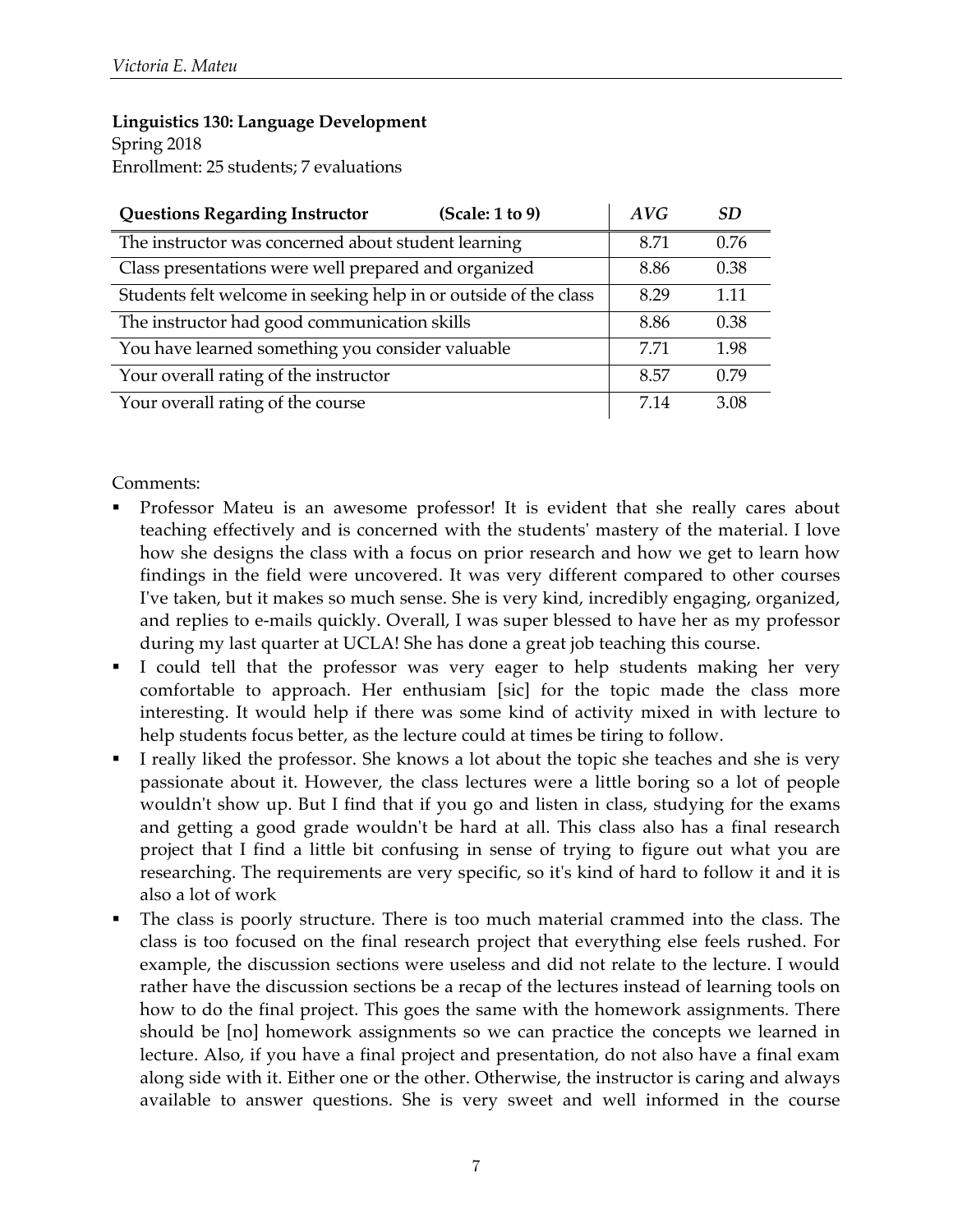material.

• This is my second class with Professor Mateu, and I can safely say that she is my academic role model. I strive to one day be half as knowledgeable, innovative, and passionate in linguistics as Professor Mateu is. Her classes are top notch in their lecture presentations, how interesting the material is, and how fair the examinations and homeworks are. When I think about the kind of world class instruction I wanted to receive during my time at UCLA, I feel that Professor Mateu sets the bar.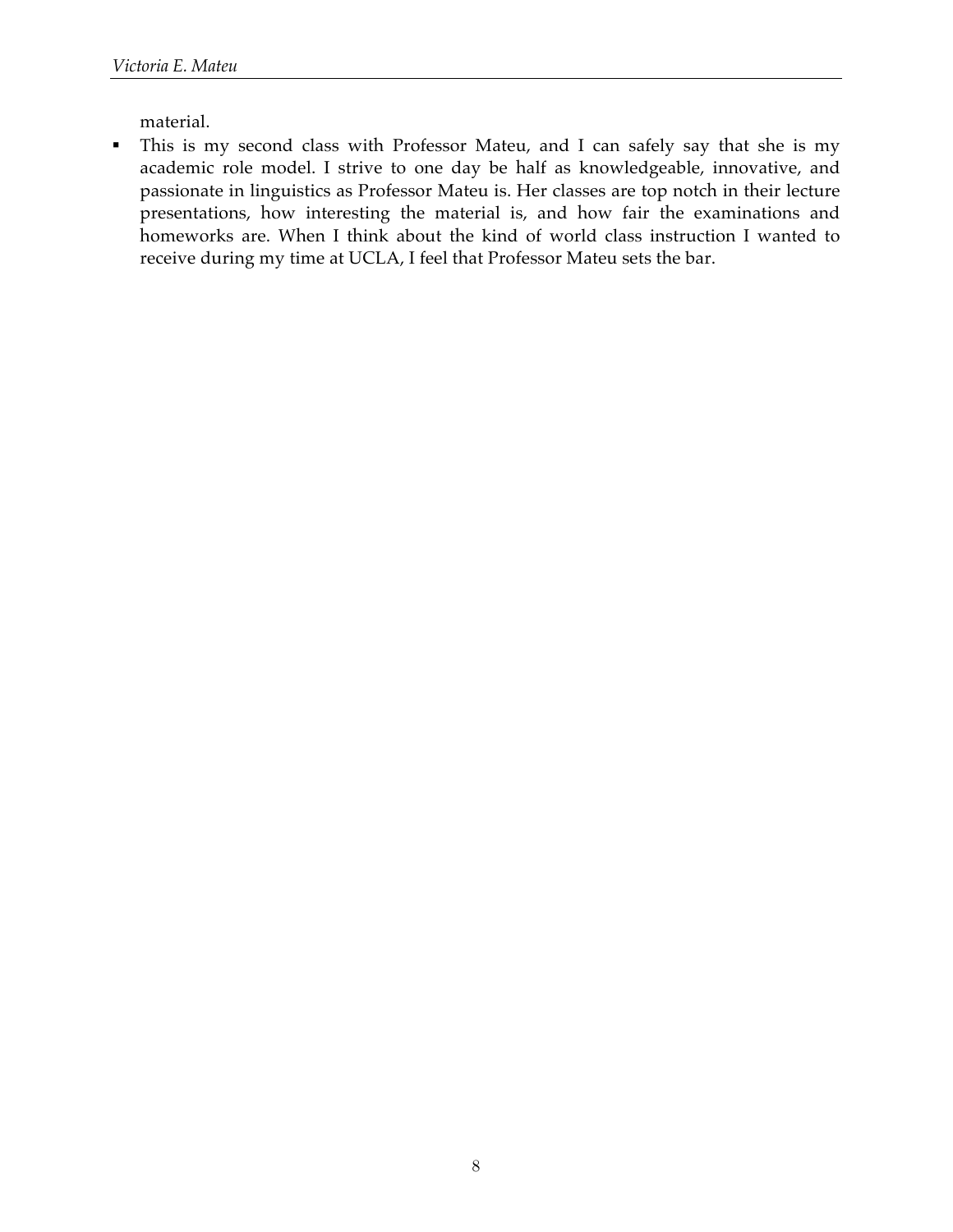Summer Session A 2017 Enrollment: 13 students; 6 evaluations

| <b>Questions Regarding Instructor</b><br>(Scale: 1 to 9)         | AVG | SD   |
|------------------------------------------------------------------|-----|------|
| The instructor was concerned about student learning              | 8.8 | 0.41 |
| Class presentations were well prepared and organized             | 8.7 | 0.52 |
| Students felt welcome in seeking help in or outside of the class | 8.8 | 0.41 |
| The instructor had good communication skills                     | 8.8 | 0.41 |
| You have learned something you consider valuable                 | 8.8 | 0.41 |
| Your overall rating of the instructor                            | 8.8 | 0.41 |
| Your overall rating of the course                                | 8.8 | 0.41 |

- She is a wonderful instructor, the lectures were very well organized, the topics, carefully selected. She made sure everyone knew what was going on. made it very easy to find her during office hours and helped with all the questions that there were.
- Victoria is one of the best instructor I've had. She's passionate and knowledgeable about the material and is very helpful when we have questions.
- Victoria is an excellent professor. She is also very encouraging of students to ask for help outside of the classroom. Additionally, she is quite efficient with regards to conveying the necessary information related to the class. I enjoyed her class very much.
- Victoria is a wonderful instructor. She is very strict and disciplined with her exams and assignments, and yet is always available to help and wants everybody to come out learning more than they know. She is one of my favourite professors.
- I enjoyed the class. The summer session lecture is pretty heavy though so I recommend taking more than one break so that morale doesn't diminish. Other than that it was a great class. Highly recommend.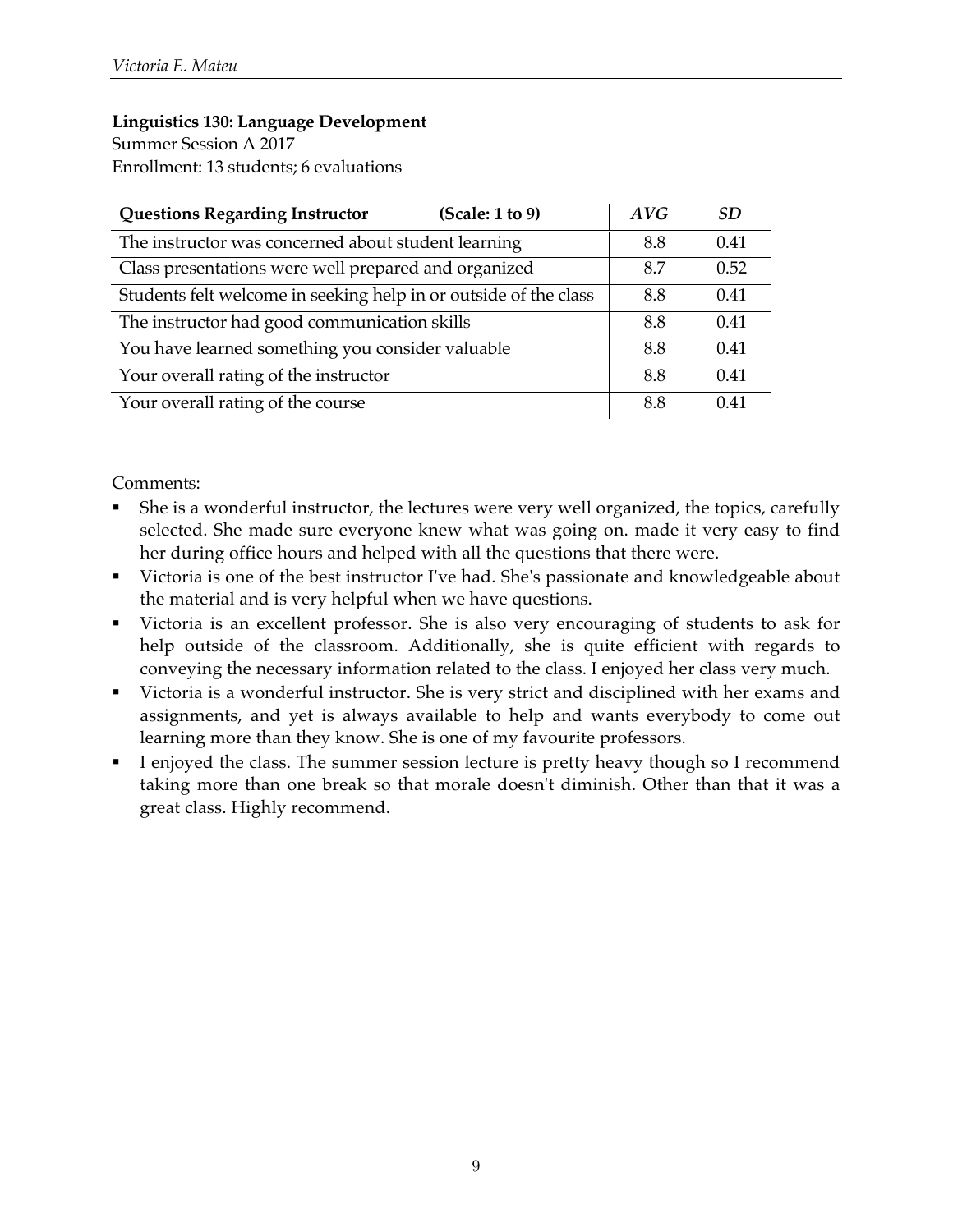Winter 2017 Enrollment: 37 students; 20 evaluations

| <b>Questions Regarding Instructor</b>                            | (Scale: 1 to 9) | AVG | SD.  |
|------------------------------------------------------------------|-----------------|-----|------|
| The instructor was concerned about student learning              |                 | 8.2 | 1.44 |
| Class presentations were well prepared and organized             |                 | 77  | 1.98 |
| Students felt welcome in seeking help in or outside of the class |                 | 8.1 | 1.25 |
| The instructor had good communication skills                     |                 | 7.6 | 1.93 |
| You have learned something you consider valuable                 |                 | 7.5 | 2.35 |
| Your overall rating of the instructor                            |                 | 7.7 | 1.89 |
| Your overall rating of the course                                |                 | 7.6 | 1.93 |

- Victoria is one of the most helpful professors I have ever had. She is genuinely interested in student learning, and presents the material in a clear and thoughtful way. For exams, she made study guides that were very helpful, but also managed to make sure the test questions were about applying the knowledge rather than just repeating what we learned. Would definitely take another class with her.
- § My favorite class by far! She is definitely always prepared and organized. She is very clear and thorough. She constantly made sure that we understood the material and is constantly being extremely helpful. She goes out of her way and goes above and beyond to help us the best she can.
- § Professor Mateu-Martin is dedicated to her students. She offers many times where the student can come to her with questions or confusion about the material. She always provides clarification so that we can apply the concepts even after completing the course.
- love learning from her, always available to meet outside of class, responded to emails soooo quickly, extremely helpful
- § She was very helpful and knowledgeable. She was always very approachable and made herself available when needed.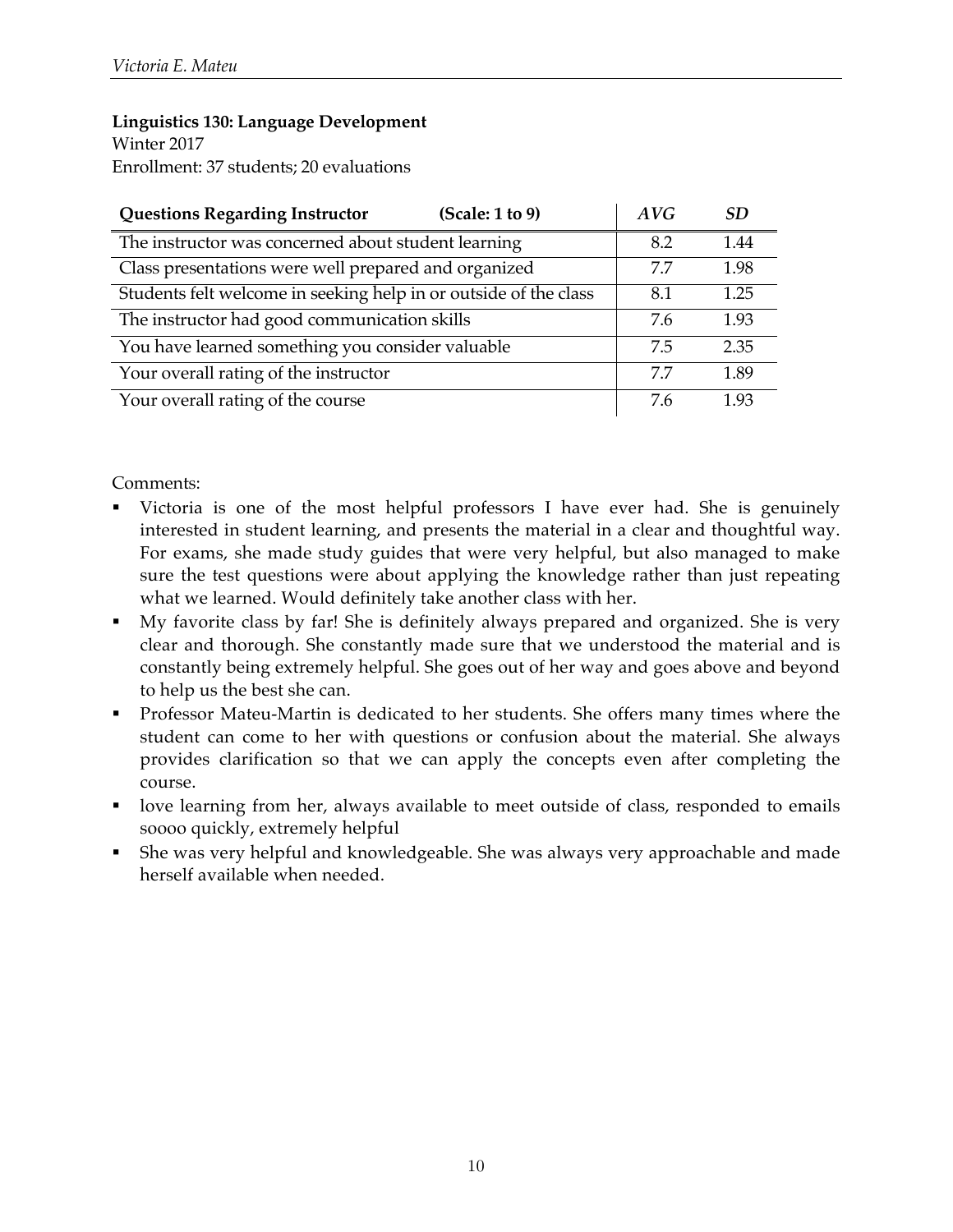Enrollment: 25 students; 12 evaluations

| (Scale: 1 to 9)<br><b>Questions Regarding Instructor</b>         | AVG | SD.  |
|------------------------------------------------------------------|-----|------|
| The instructor was concerned about student learning              | 8.8 | 0.62 |
| Class presentations were well prepared and organized             | 8.7 | 0.78 |
| Students felt welcome in seeking help in or outside of the class | 8.7 | 0.78 |
| The instructor had good communication skills                     | 8.8 | 0.62 |
| You have learned something you consider valuable                 | 8.7 | 0.78 |
| Your overall rating of the instructor                            | 8.8 | 0.62 |
| Your overall rating of the course                                | 8.7 | 0.65 |

- I cannot say enough good things about this professor. She is genuinely enthusiastic about course material and explains everything thoroughly. She encourages everyone to seek her assistance outside of class and welcomes every question. I felt very comfortable going to her office hours for extra assistance; she was so welcoming and helpful. Also her assignment and exam material was difficult, but she prepared us well and gave us every resource we needed to succeed. I thoroughly enjoyed her course and would recommend her to anyone.
- § Professor Mateu is an excellent instructor. She made lectures fun and they were organized. She is more than willing to help students outside of office hours as well. She is one of the most caring instructors I have had at UCLA. The material isn't the easiest, but it's definitely doable with studying and effort. I feel I have learned so much! I can't think of any weaknesses. I enjoyed the way everything was planned for the course. The assignments and readings served a good purpose.
- § Professor Mateu is very knowledgeable and very approachable. She often encouraged us to visit her during office hours or to email her if we had any questions about our projects or the lecture material. She cares about her students and is very effective as an instructor. The lecture notes were very helpful and the exams/assignments were fair. Overall, a truly excellent professor.
- She is very detail orientated. Each class we were given a lot of information, and she always go everything over thoroughly. She welcomes you when you go to office hours and she is patient to clarify our questions and concerns. I enjoyed this class very much.
- § Victoria is great! She is so knowledgable [sic] and passionate about the subject. She's also so friendly and easy to approach outside of class to get help. Her presentations are very well organized. I loved this class.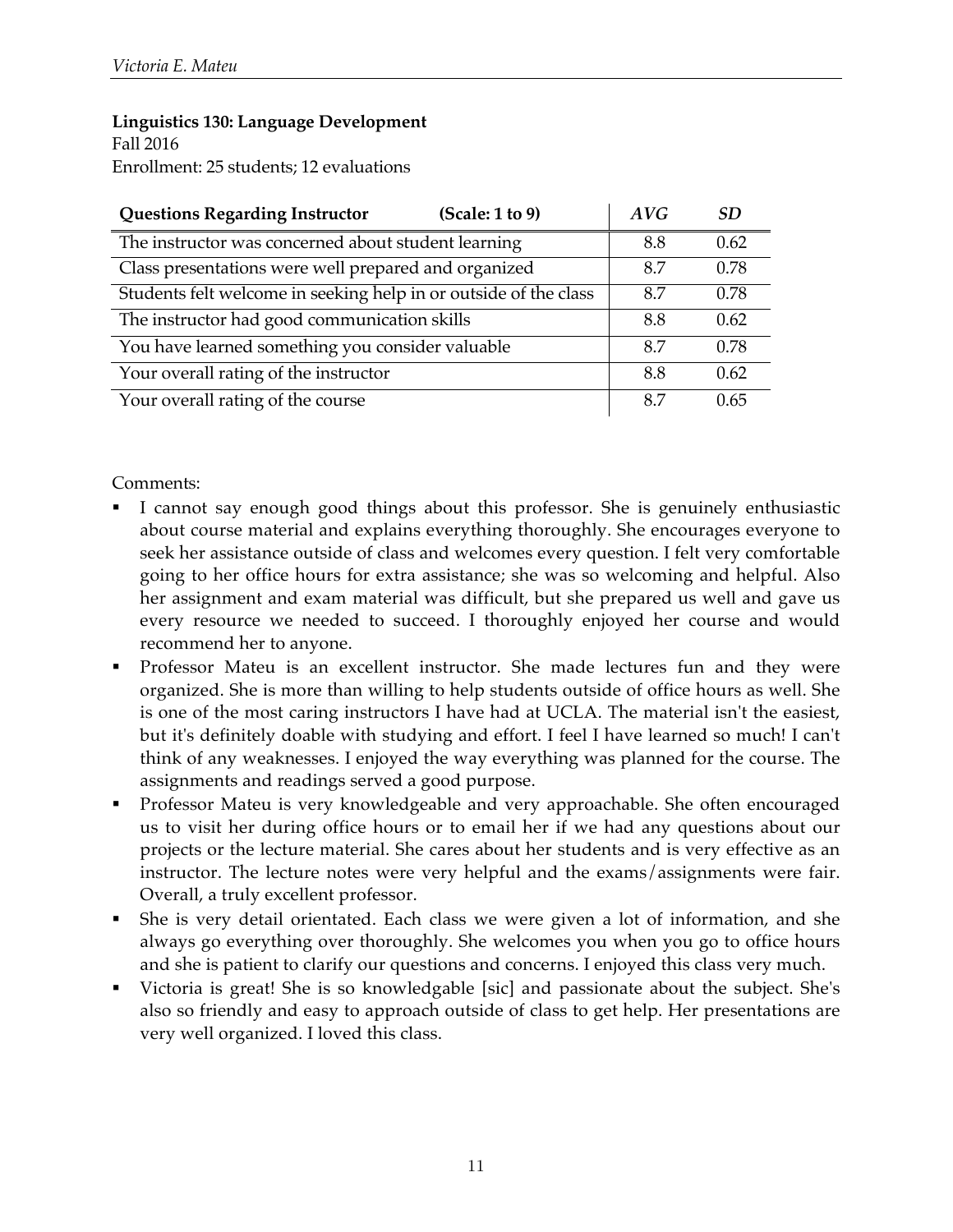# *Linguistics C135: Neurolinguistics*

### **Linguistics C135: Neurolinguistics**

Fall 2017

Enrollment: 22 students; 11 evaluations

| <b>Questions Regarding Instructor</b><br>(Scale: 1 to 9)         | AVG  | SD.  |
|------------------------------------------------------------------|------|------|
| The instructor was concerned about student learning              | 8.64 | 0.92 |
| Class presentations were well prepared and organized             | 8.36 | 1.03 |
| Students felt welcome in seeking help in or outside of the class | 8.55 | 0.93 |
| The instructor had good communication skills                     | 8.0  | 1.26 |
| You have learned something you consider valuable                 | 8.27 | 0.9  |
| Your overall rating of the instructor                            | 7.91 | 1.3  |
| Your overall rating of the course                                | 8.0  | 0.89 |

- I was super excited to take this class and I really enjoyed it. I learned SO much about neurolinguistics and the brain in general. It was a lot of really dense material and it was hard to understand at times but Victoria was really good at explaining things.
- § Course was very interesting, and I enjoyed all the lectures. Only complaint would be that I feel like there was too much different material learned that was not really explored deeply. I would have preferred if there were less topics that were more focused rather than more topics that were less focused.
- The class was definitely interesting, but it was pretty hard to keep up with two hours of just lecture material. While the notes are thorough and the professor is properly communicating, it is a lot of information. I think it would be beneficial to have something like a hand out during every lecture that has questions that guide you through the material. Those questions could be like ones that are used in the exam review guides since that way it will be easier to keep up with our own work by the time tests come around. I think it would also encourage more class participation.
- Victoria is a great Professor/Instructor. She accommodated us for office hours. She posted class notes. Overall, I had a solid experience in this class.
- Victoria is a very passionate teacher. She wants her students to understand the material and succeed in class. She is also very approachable and easy to ask questions to during office hours. The lecture, though, could have been a little more improved. Every detail was in the lecture notes, so it was possible to follow up by reading it on our own, but sometimes I felt that she talked too fast. Maybe some pauses in between talking might be helpful because sometimes students need some time to digest any new material. She does often ask if there are any questions, but sometimes when students haven't completely digested what the teacher has said, it's hard to ask questions. But, I think Victoria is a very good teacher and cares about how much students are learning.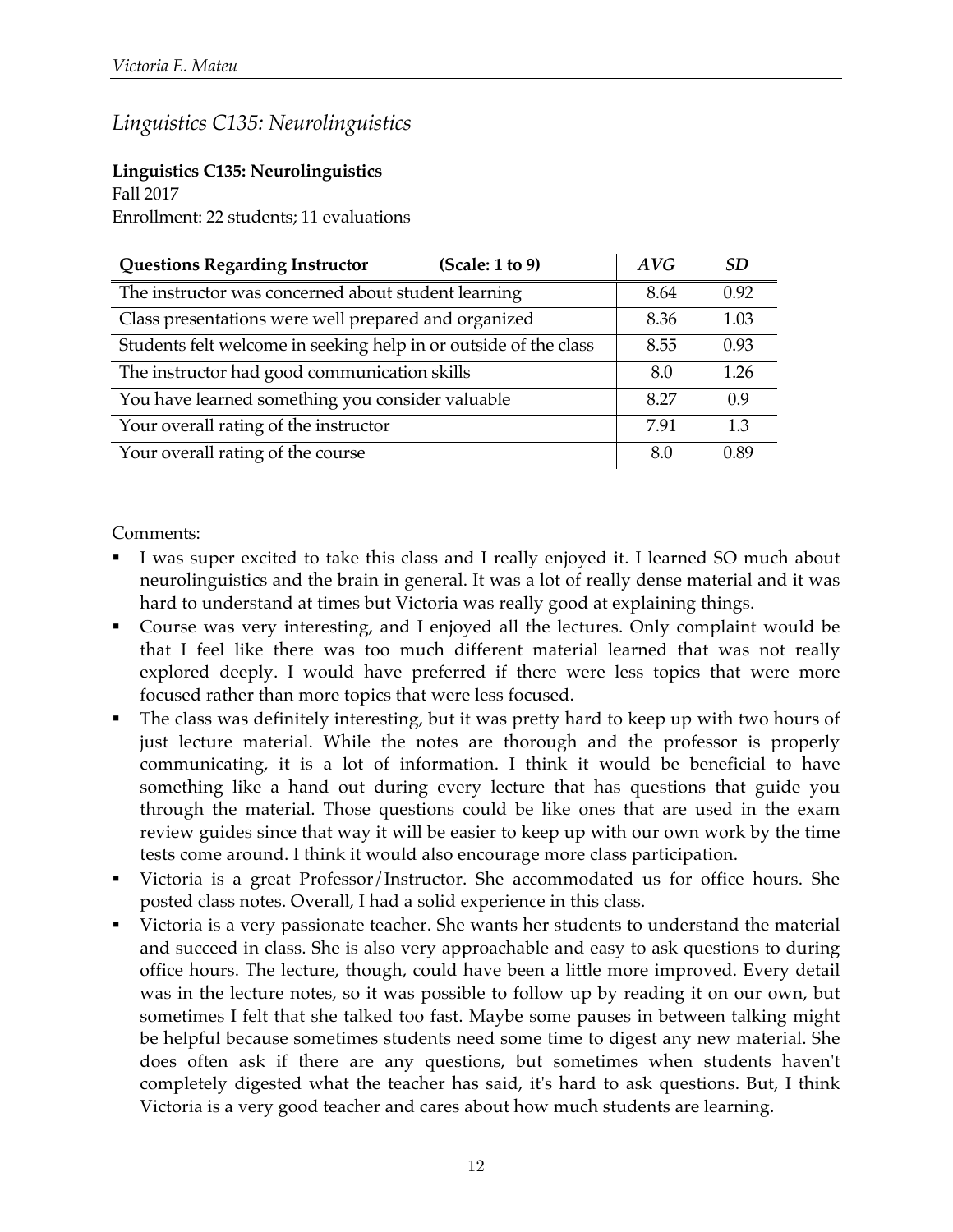# *Linguistics C140: Bilingualism and Second Language Acquisition*

#### **Linguistics C140: Bilingualism and Second Language Acquisition** Winter 2018

Enrollment: 29 students; 10 evaluations

| <b>Questions Regarding Instructor</b>                            | (Scale: 1 to 9) | AVG | SD.  |
|------------------------------------------------------------------|-----------------|-----|------|
| The instructor was concerned about student learning              |                 | 8.7 | 0.48 |
| Class presentations were well prepared and organized             |                 | 8.8 | 0.42 |
| Students felt welcome in seeking help in or outside of the class |                 | 8.7 | 0.48 |
| The instructor had good communication skills                     |                 | 8.8 | 0.42 |
| You have learned something you consider valuable                 |                 | 8.5 | 0.71 |
| Your overall rating of the instructor                            |                 | 8.4 | 0.7  |
| Your overall rating of the course                                |                 | 8.0 | 1.05 |

- Dr. Mateu is very passionate about her filed and the subject that she teaches which is very inspiring and motivated me as a student throughout this course. She is very helpful and understanding, always ready to assist the students who need extra help, more explanation or just extra guidance. She always puts extra time into meeting with students individually, answering emails no matter what day of the week.
- § She is a really good professor and she knows her material extremely well however the workload was too much. She had us carryout a full on research project while also having assignments, a midterm, and final. There just wasn't enough time to do all the of the stuff for the research.
- § Strengths: Supportive, nice, intellectual, professional. Weaknesses: Not particular to Professor Mateu, but I thought the exams in this class were very difficult.
- § Victoria is an excellent professor.
- § she was an exceptional instructor .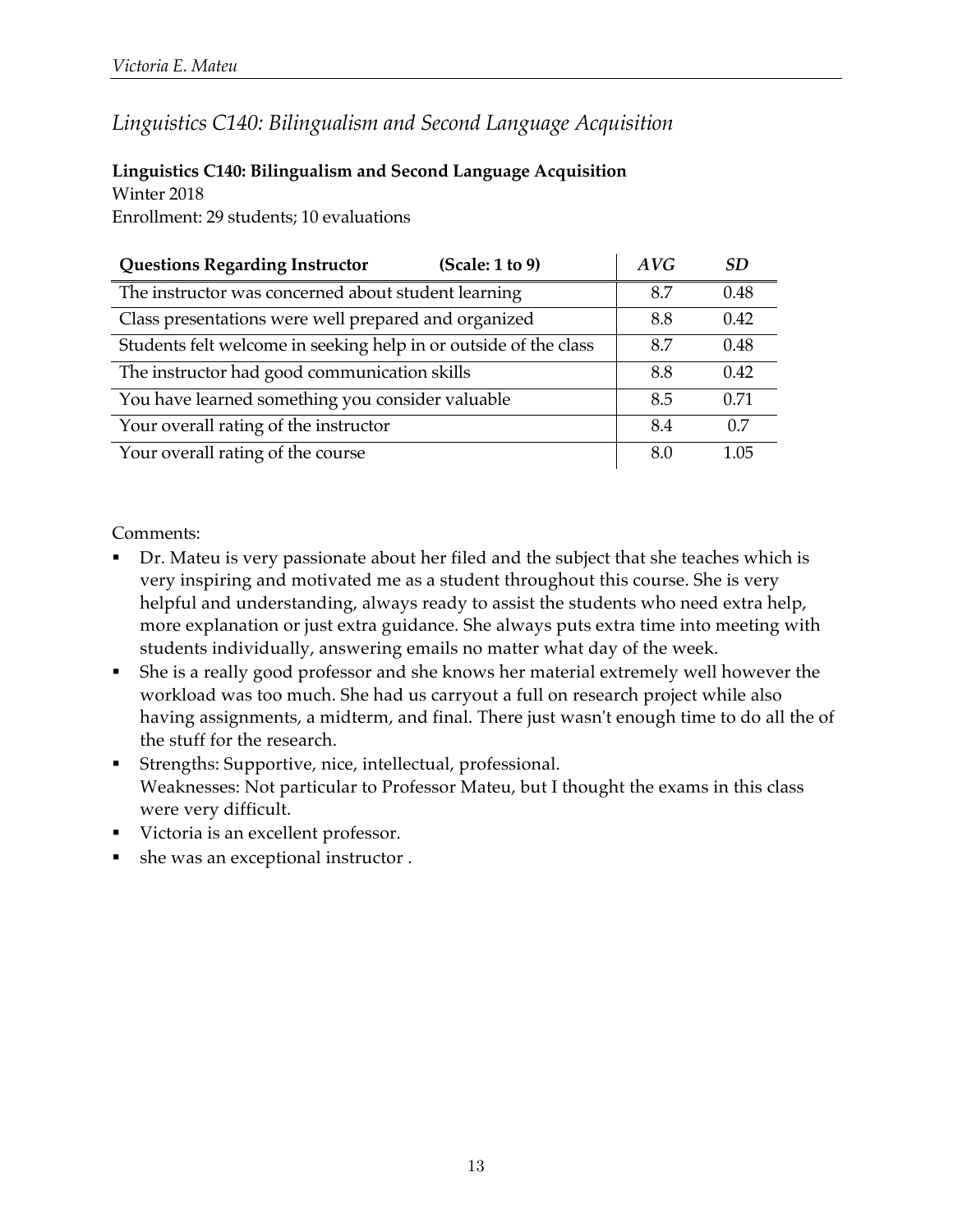### **Linguistics C140: Bilingualism and Second Language Acquisition**

Spring 2017 Enrollment: 38 students; 11 evaluations

| <b>Questions Regarding Instructor</b><br>(Scale: 1 to 9)         | AVG | SD.  |
|------------------------------------------------------------------|-----|------|
| The instructor was concerned about student learning              | 8.3 | 1.27 |
| Class presentations were well prepared and organized             | 8.7 | 0.67 |
| Students felt welcome in seeking help in or outside of the class | 8.6 | 0.82 |
| The instructor had good communication skills                     | 8.3 | 0.90 |
| You have learned something you consider valuable                 | 8.6 | 0.50 |
| Your overall rating of the instructor                            | 8.5 | 0.69 |
| Your overall rating of the course                                | 8.4 | 0.81 |

- Dr. Mateu is a wonderful lecturer and was very concerned with students learning. She always made sure that everyone understood the concepts and always made herself available when needed. She is extremely helpful and encouraging, which is a great character in a professor, because it also motivates the student. I also very much appreciated the detailed lecture notes and her expansions on the topics.
- I think Professor Mateu is a great professor. The lectures were very neat and organized, and I appreciated that they were posted online. The exams were very fair - the study guide gave a good idea of what would be tested on, and they were very helpful.
- § Professor Mateu is a passionate teacher. I only had a mild interest in bilingualism before I took her class, but her lecture material and lecture style thoroughly changed that. Her assessments were fair, and her class was organized and engaging. A great professor who I hope to take future courses with!
- § She is an extremely good professor that will do all that she can in order to make this dense material clear to us. Her animated personality helps to make the 9am class not seem so early. She is also very approachable and open to meeting with students to help them through any difficulties they are having.
- § She is very detail orientated with our lecture, which there's a lot of input per class. It is a fun class and I feel I learned something interesting.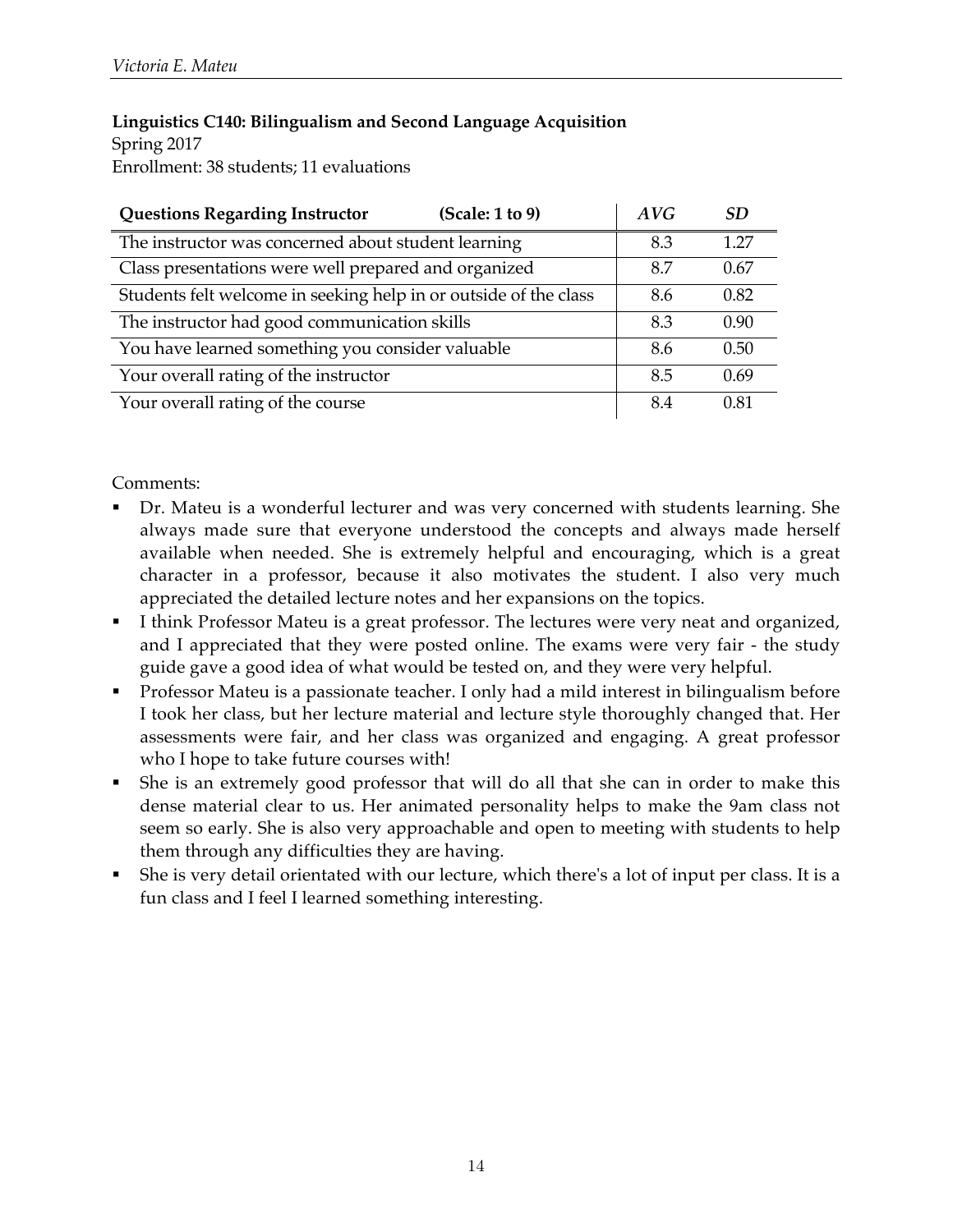### For my role as Instructor:

### *Linguistics 130: Language Development*

#### **Linguistics 130: Language Development**

Summer Session A 2016

Enrollment: 18 students; 5 evaluations

| <b>Questions Regarding Instructor</b><br>(Scale: 1 to 9)         | AVG | SD <sub>3</sub> |
|------------------------------------------------------------------|-----|-----------------|
| The instructor was concerned about student learning              | 8.8 | 0.45            |
| Class presentations were well prepared and organized             | 8.8 | 0.45            |
| Students felt welcome in seeking help in or outside of the class | 8.2 | 1.1             |
| The instructor had good communication skills                     | 8.4 | 0.89            |
| You have learned something you consider valuable                 | 8.4 | 0.55            |
| Your overall rating of the instructor                            | 8.4 | 0.89            |
| Your overall rating of the course                                | 8.2 | 0.84            |

- Lecturer was really clear in explaining concepts and ensuring that every student in the classroom understands and are able to apply the concepts. Informative handouts were uploaded on CCLE before and after lessons to allow students to be prepared for lessons.
- § Her enthusiasm and explanations are good.
- Despite the difficulty of learning such an immense amount of material in the fast-paced sixweek course, it was very obvious that Victoria did her best to support and cater to students' needs. Victoria persistently reached out to students even when they didn't seem to be very responsive or communicative with her.
- I feel like lectures can be more engaging if she would try to pause for a moment and ask the class of the topic. She does it but not often. It's like we're sponges just trying to absorb all the information. I like it however that she summarizes stuff at the end of the lecture. She's very knowledgeable of the lesson she's teaching, it's just the material can be a lot because it tackles every aspect of language development. Also, it would have been nice if we were pushed (mandatory) to send prospectus because at least that way students are more likely to do the project early on as opposed to the just the final week of class.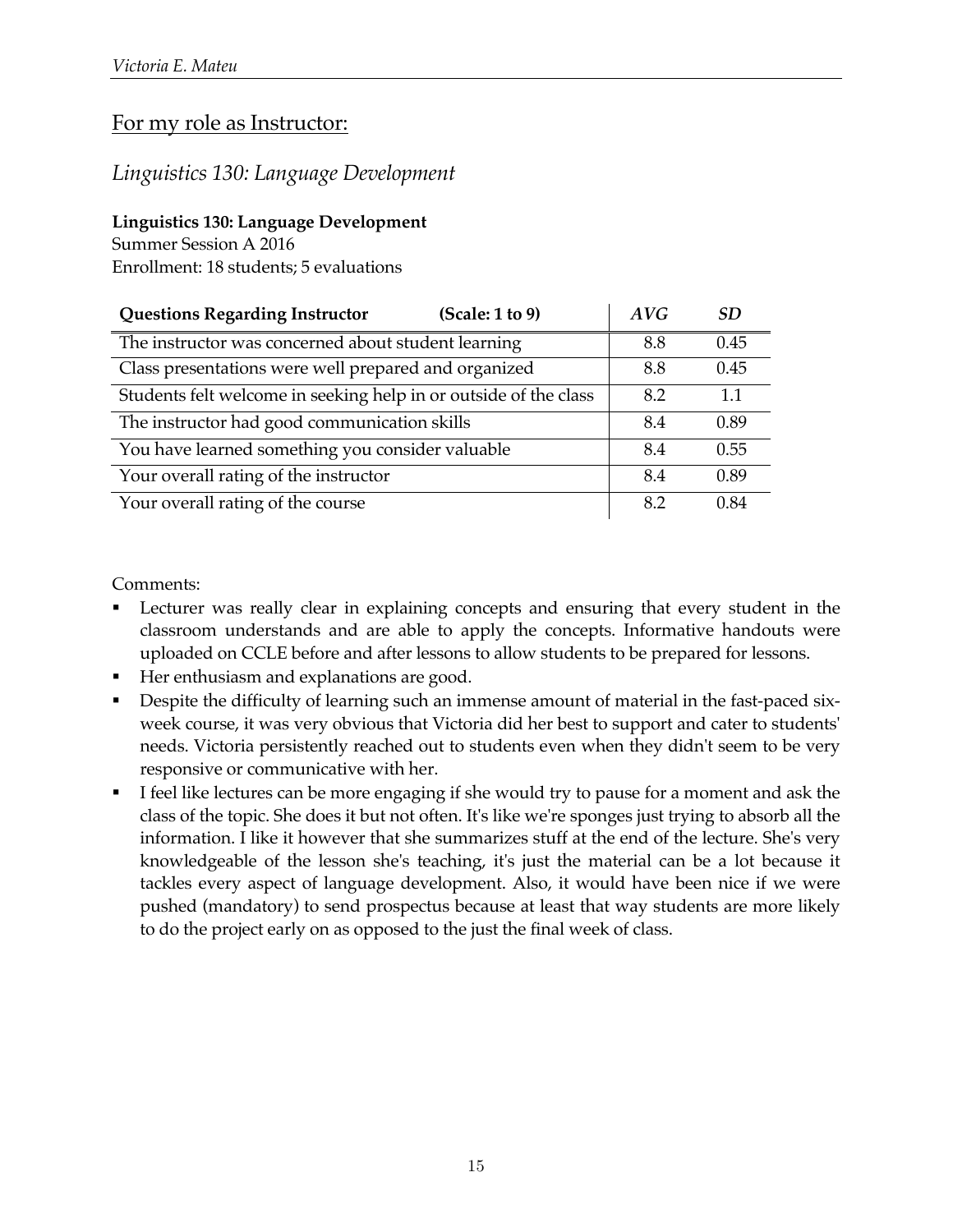Summer Session C 2015 Enrollment: 17 students; 13 evaluations

| <b>Questions Regarding Instructor</b><br>(Scale: 1 to 9)         | AVG  | <b>SD</b> |
|------------------------------------------------------------------|------|-----------|
| The instructor was concerned about student learning              | 8.46 | 0.9       |
| Class presentations were well prepared and organized             | 8.23 | 1.0       |
| Students felt welcome in seeking help in or outside of the class | 8.54 | 0.8       |
| The instructor had good communication skills                     | 8.54 | 0.8       |
| You have learned something you consider valuable                 | 8.62 | 0.8       |
| Your overall rating of the instructor                            | 8.54 | 0.8       |
| Your overall rating of the course                                | 8.46 |           |

- § Victoria is an excellent professor. She clearly cares about the nature of the subject and research, and emphasizes it regarding student learning.
- She was an excellent instructor.
- § Exams were relevant to the class material and assignments went in depth and taught students how to apply the material.
- § She is a very interactive instructor. She always tries to get students more information.
- § Great job!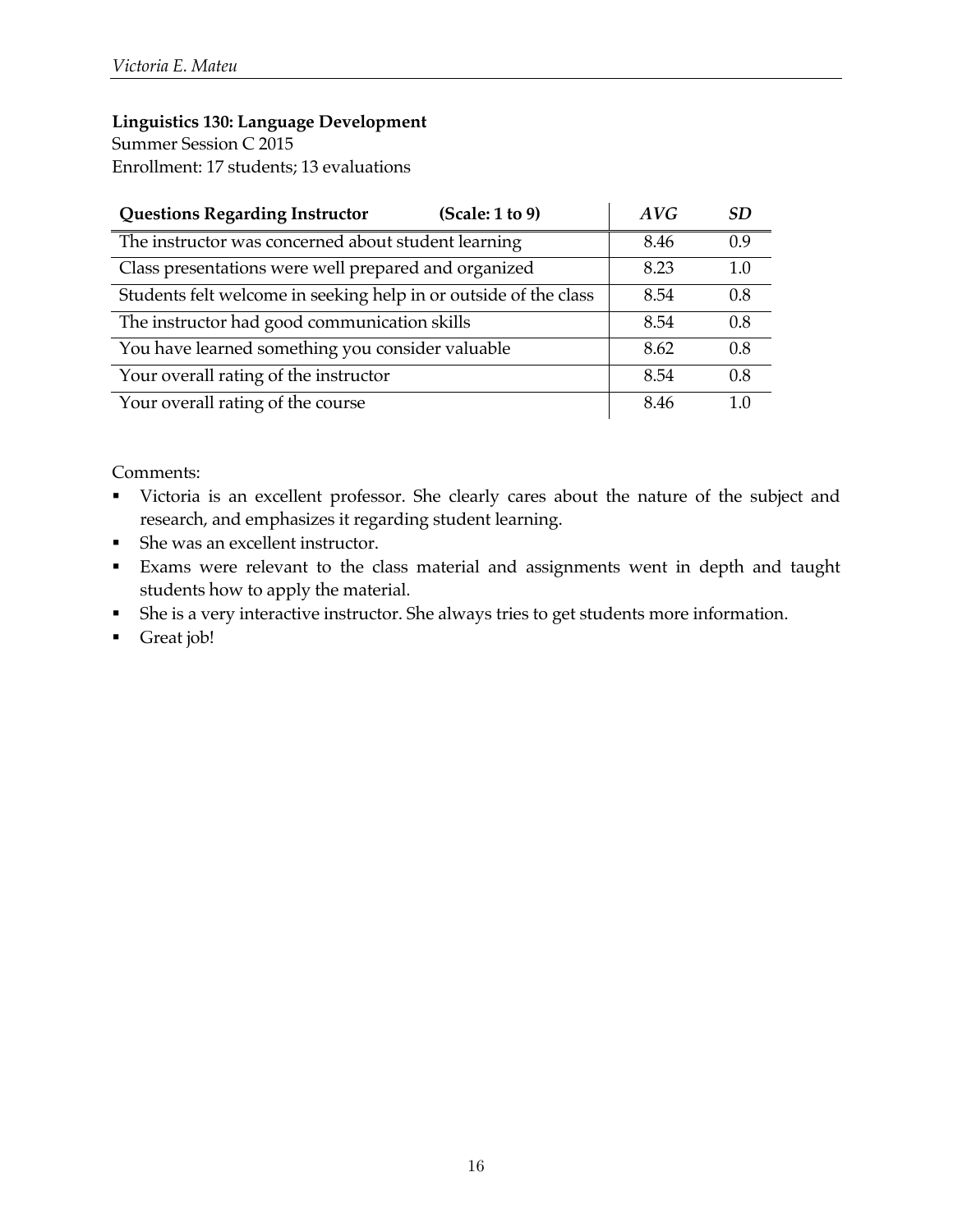# For my role as Teaching Assistant / discussion session responsible:

### *Linguistics 1: Introduction to the Study of Language (online)*

### **Linguistics 1: Introduction to the Study of Language (online)**

Summer Session A 2014

Enrollment: 54 students; 19 evaluations (Section H: 5/17; Section I: 6/17; Section J: 8/20)

| (Scale: 1 to 4)                                                                |  |      | <b>Section H</b> |      | <b>Section I</b> |            | <b>Section J</b> |  |
|--------------------------------------------------------------------------------|--|------|------------------|------|------------------|------------|------------------|--|
| <b>Questions Regarding TA</b>                                                  |  | AVG  | SD               | AVG  | <b>SD</b>        | <b>AVG</b> | <b>SD</b>        |  |
| The T.A. was knowledgeable about the material                                  |  | 3.40 | 0.55             | 3.50 | 0.55             | 3.86       | 0.38             |  |
| The T.A. was concerned about student learning                                  |  | 3.60 | 0.55             | 3.50 | 0.55             | 4.00       | 0.00             |  |
| Written and video presentations were well<br>prepared and organized            |  | 3.60 | 0.55             | 3.50 | 0.58             | 4.00       | 0.00             |  |
| The teaching assistant expanded on course ideas                                |  | 3.20 | 0.45             | 3.20 | 0.45             | 3.86       | 0.38             |  |
| Students felt welcome in seeking help from the<br>teaching assistant           |  | 3.60 | 0.55             | 3.40 | 0.55             | 4.00       | 0.00             |  |
| The teaching assistant had good communication<br>skills                        |  | 3.60 | 0.55             | 3.50 | 0.55             | 3.86       | 0.38             |  |
| The T.A.'s questions and comments on the<br>discussion board were valuable     |  | 3.67 | 0.58             | 3.33 | 0.58             | 4.00       | 0.00             |  |
| The T.A. was an active and consistent presence on<br>the discussion board      |  | 3.67 | 0.58             | 3.50 | 0.71             | 4.00       | 0.00             |  |
| The T.A. effectively led the live online discussions                           |  | 3.50 | 0.58             | 3.40 | 0.55             | 4.00       | 0.00             |  |
| The overall value of the T.A.'s contribution<br>justified your time and effort |  | 3.40 | 0.55             | 3.40 | 0.55             | 3.71       | 0.49             |  |
| What is your overall rating of the teaching<br>assistant?                      |  | 3.40 | 0.55             | 3.40 | 0.55             | 3.86       | 0.38             |  |

- Victoria went above and beyond the expectations of a TA. She stayed on the live chat well overtime because office hours do not exist and she did her best to answer all our questions.
- § She's very knowledgable [sic]... too concerned about her students' learning.
- Victoria was very concerned about our learning, she gave many tips and pointers on how to succeed in the class. She is very knowledgeable and made herself available to everyone who needed help.
- Victoria's strengths are that she is incredibly attentive to how students are doing in the course, very friendly to approach if any questions needed to be answered, and I could count on her that she would thoroughly explain a point that I was unclear with. She is an excellent TA, and really made this course exciting for me.
- **•** The discussion sessions were very valuable.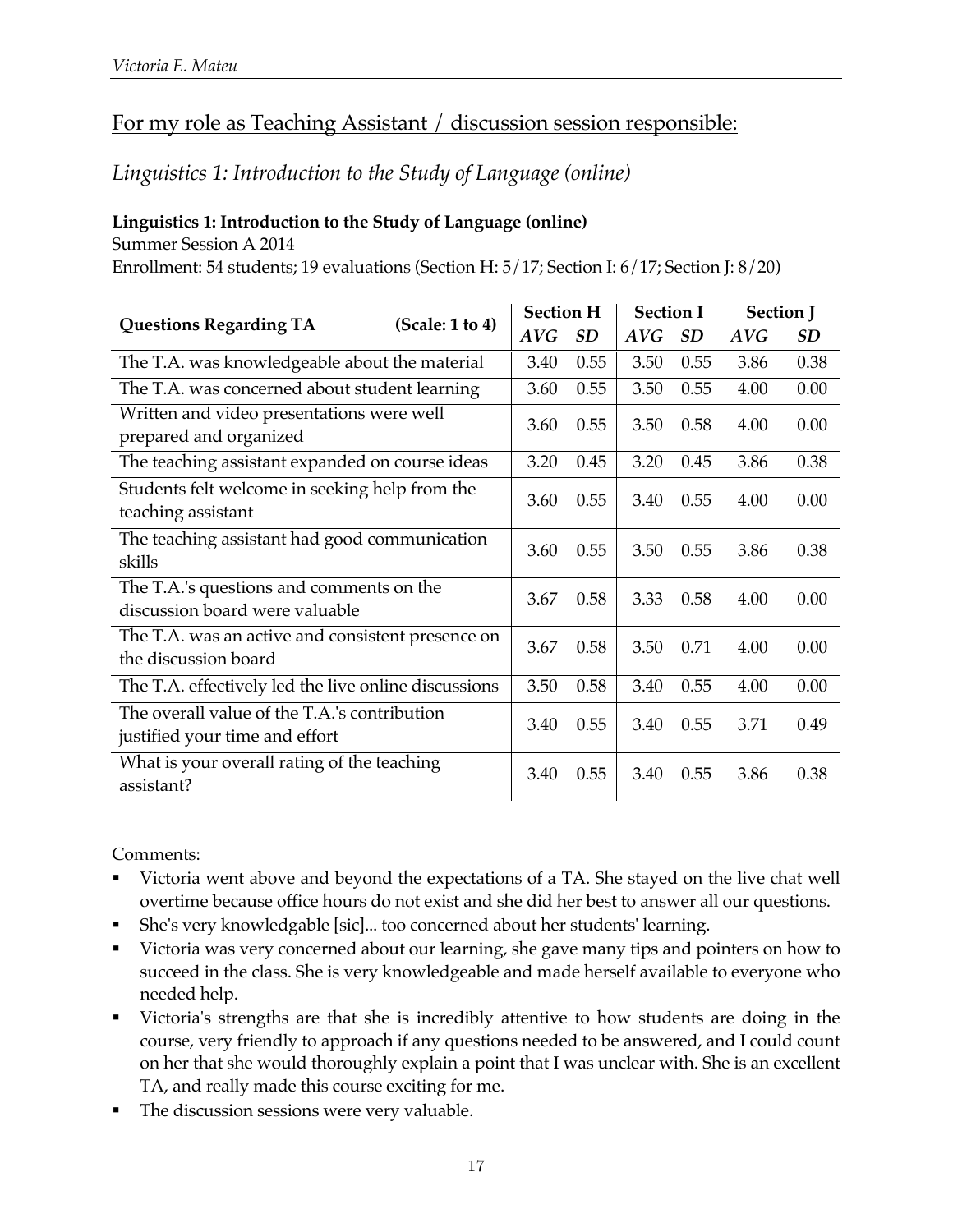#### **Linguistics 1: Introduction to the Study of Language (online)**

Summer Session A 2013 Enrollment: 44 students; 12 evaluations (Section G: 4/15; Section H: 4/17; Section I: 4/12)

| (Scale: 1 to 4)<br><b>Questions Regarding TA</b>                               |      | <b>Section G</b> | <b>Section H</b> |      | <b>Section I</b> |           |
|--------------------------------------------------------------------------------|------|------------------|------------------|------|------------------|-----------|
|                                                                                | AVG  | SD               | AVG              | SD   | AVG              | <b>SD</b> |
| The T.A. was knowledgeable about the material                                  | 3.50 | 0.58             | 3.75             | 0.50 | 3.33             | 0.58      |
| The T.A. was concerned about student learning                                  | 3.50 | 0.58             | 3.75             | 0.50 | 3.67             | 0.58      |
| Written and video presentations were well<br>prepared and organized            | 3.50 | 0.58             | 3.75             | 0.50 | 3.00             | 0.00      |
| The teaching assistant expanded on course ideas                                | 3.50 | 0.58             | 3.75             | 0.50 | 3.00             | 1.41      |
| Students felt welcome in seeking help from the<br>teaching assistant           | 3.50 | 0.58             | 3.75             | 0.50 | 4.00             | 0.00      |
| The teaching assistant had good communication<br>skills                        | 3.50 | 0.58             | 3.75             | 0.50 | 2.67             | 1.53      |
| The T.A.'s questions and comments on the<br>discussion board were valuable     | 3.00 | 0.00             | 3.75             | 0.50 | 2.67             | 0.58      |
| The T.A. was an active and consistent presence on<br>the discussion board      | 2.67 | 0.58             | 3.75             | 0.50 | 2.33             | 0.58      |
| The T.A. effectively led the live online discussions                           | 3.33 | 0.58             | 3.50             | 0.58 | 3.00             | 1.41      |
| The overall value of the T.A.'s contribution<br>justified your time and effort | 3.50 | 0.58             | 3.75             | 0.50 | 3.00             | 1.73      |
| What is your overall rating of the teaching<br>assistant?                      | 3.50 | 0.58             | 3.75             | 0.50 | 2.67             | 1.53      |

- Victoria was always helpful in and out of the discussion sessions. Her positive attitude and enthusiasm made learning important concepts very simple. She always showed great interest in answering questions and was always concerned about her students. By far, one of the most exceptional TA's I have ever had, if not the best.
- § Strengths –Friendly, knowledgeable, helpful, overall a great TA! Weaknesses –No complaints here!
- I thought that Victoria was great TA! She would always help when people asked her questions, though not many showed up to the discussions sadly. I think this class should utilize the discussion board more. I think there were people who posted questions on the discussion board, but Victoria did not see or notice them! Otherwise, everything else was great! Thank for being such a great TA and making linguistics easier for me and other students!!!!
- Victoria was very available, friendly, and helpful when I was writing the term paper, although the course was straightforward enough that I didn't bother attending the review sessions.
- Victoria is an amazing instructor, tutor, and is very organized. Something I experienced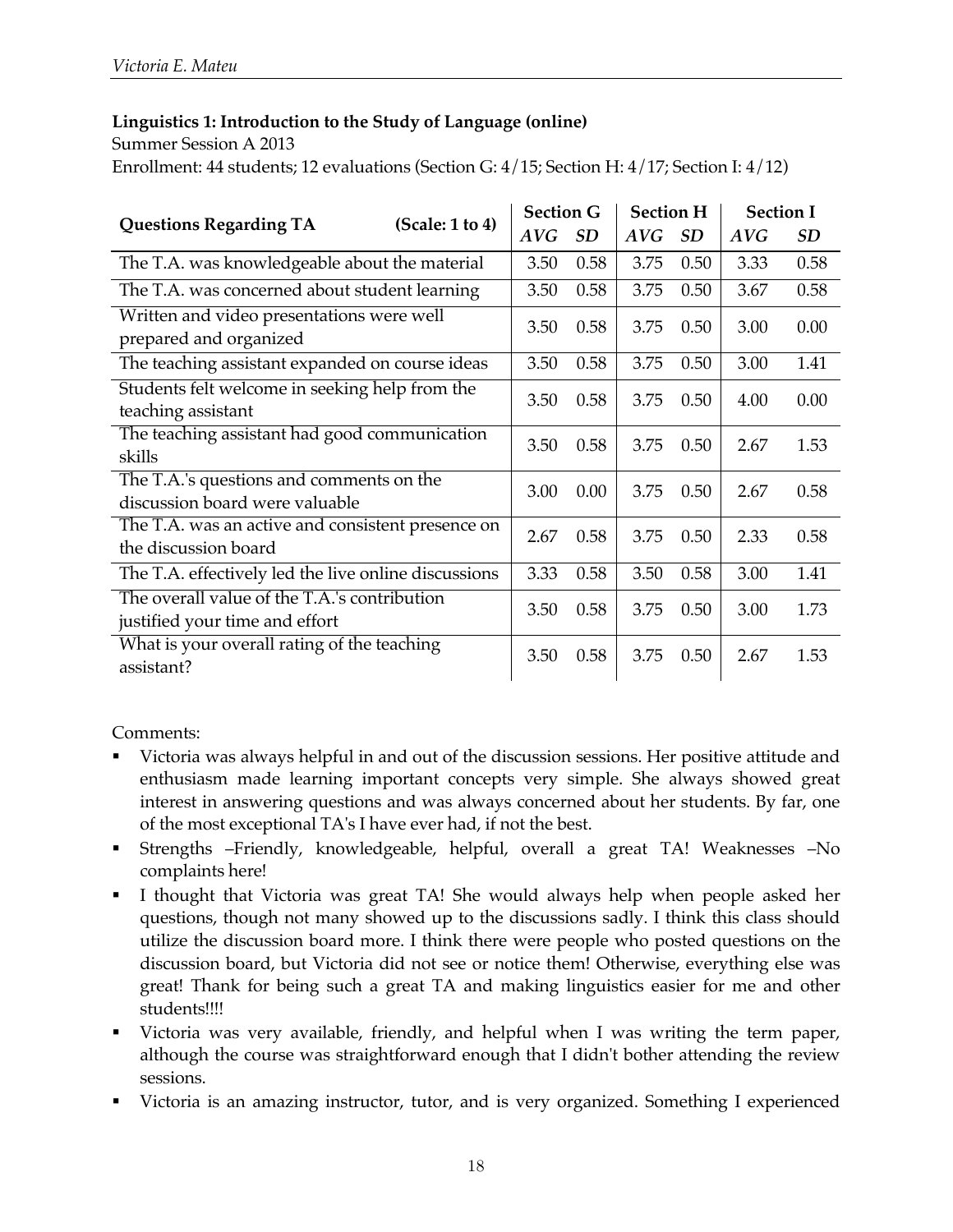with her is something that I had not experienced with another TA or professor had ever done before. Victoria engaged her students into learning more about her individual research and work related to Linguistics. To me personally, this became a life changing experience because it got me motivated into pursuing something in the related field. She showed me the progress of her study and her enthusiasm helped me get excited about the career I will now be pursuing. For that, I will always be thankful.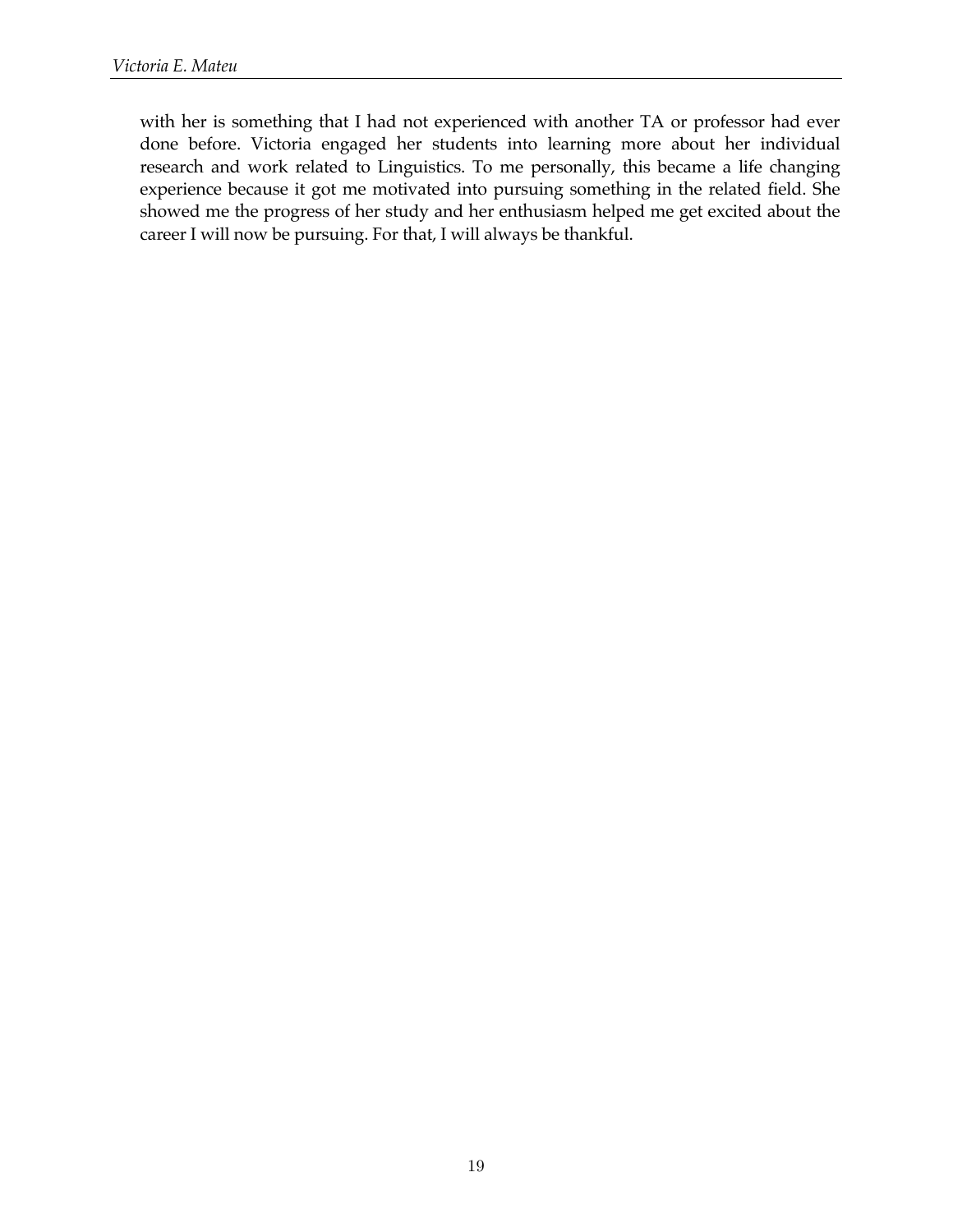### *Linguistics 20: Introduction to Linguistic Analysis*

### **Linguistics 20: Introduction to Linguistic Analysis, Sections B and D** Spring 2013

Enrollment: 37 students; 29 evaluations (Section B: 18/19; Section D: 13/17)

| (Scale: 1 to 9)                                           |  | <b>Section D</b><br><b>Section B</b> |           |      |           |
|-----------------------------------------------------------|--|--------------------------------------|-----------|------|-----------|
| <b>Questions Regarding TA</b>                             |  | AVG                                  | <i>SD</i> | AVG  | <b>SD</b> |
| The T.A. was knowledgeable about the material             |  | 8.06                                 | 1.3       | 8.67 | 0.7       |
| The T.A. was concerned about student learning             |  | 8.44                                 | 1.1       | 8.92 | 0.3       |
| Section presentations were well prepared and<br>organized |  | 7.89                                 | 1.5       | 8.39 | 1.0       |
| The T.A. expanded on course ideas                         |  | 7.50                                 | 1.4       | 8.00 | 1.4       |
| Students felt welcome in seeking help                     |  | 8.11                                 | 1.3       | 8.85 | 0.4       |
| The teaching assistant had good communication skills      |  | 7.89                                 | 1.3       | 8.77 | 0.4       |
| Value of the sections justified time and effort           |  | 8.17                                 | 1.2       | 8.54 | 0.8       |
| Your overall rating of the T.A.                           |  | 8.17                                 | 1.2       | 8.54 | 0.7       |

- Victoria did an excellent job explaining and elaborating on the course material, especially for a non-native speaker. She was always available and helpful when asked any question, and this was reflected in her office hours, which were very helpful as well.
- I think one of the strengths is that she is very concerned about the students. She always prepares handouts that are very useful when doing the homework, and encourages to do better in our homeworks and tests. I can't really think of any weaknesses. I was taking Ling 20 in the past but the TA that I had was not helpful at all, he only went over the homework during discussion. I think Miss Mateu uses her discussion time very wisely.
- Victoria really cared about her students. She was good at replying to emails and provided help when needed. She provided weekly study guides for us that were very helpful.
- § Victoria was very helpful and welcoming. Discussion was really organized and utilized well. She gives us good feedback! She clears everything up very well and is understanding.
- § Her handouts were incredibly useful through the course. Definitely helped with learning some of the more difficult concepts.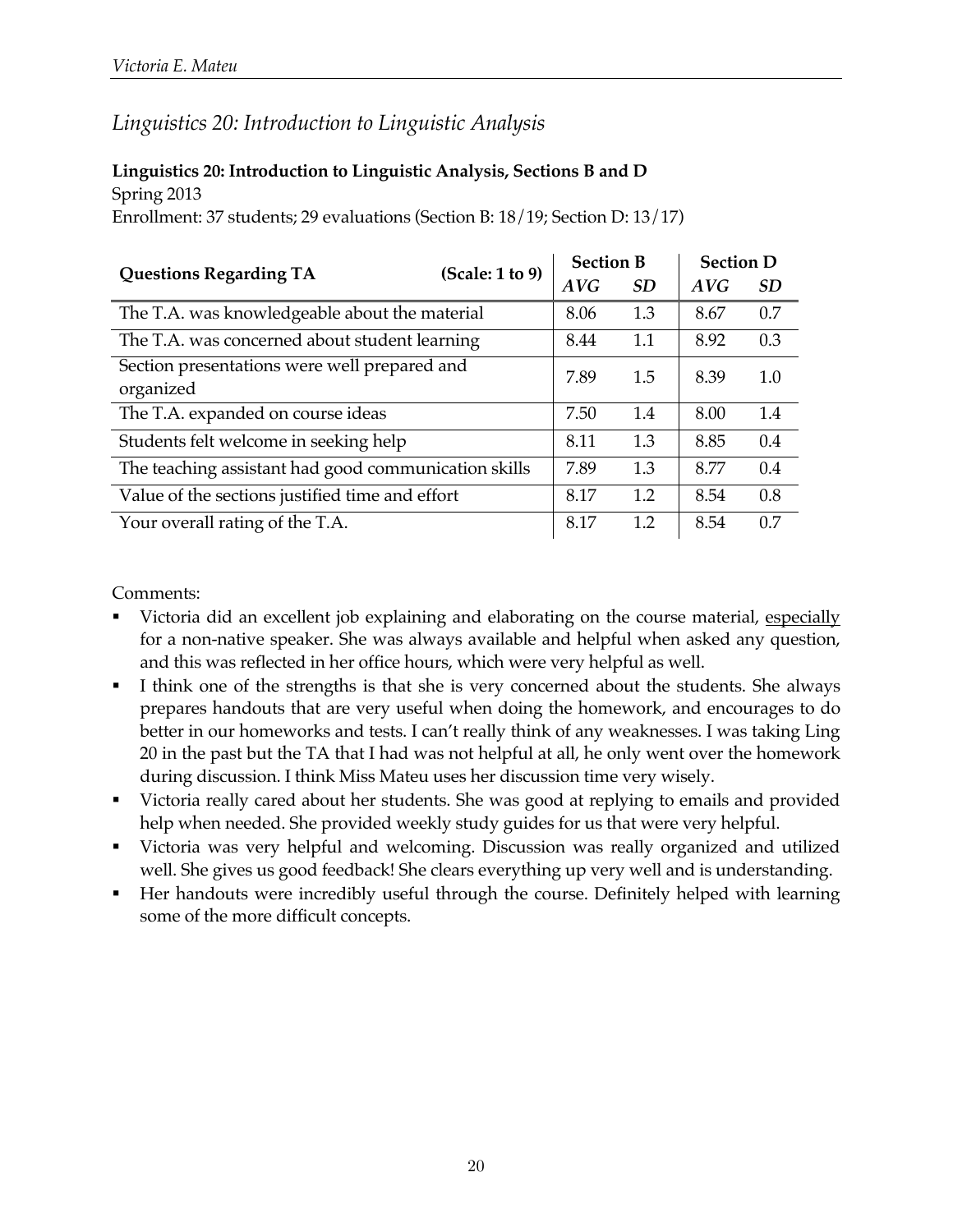### **Linguistics 130: Language Development**

Summer Session C 2018

Enrollment: 12 students; 3 evaluations

| <b>Questions Regarding Instructor</b>                | (Scale: 1 to 9) | AVG | SD |
|------------------------------------------------------|-----------------|-----|----|
| The T.A. was knowledgeable about the material        |                 | 9.0 | ∩  |
| The T.A. was concerned about student learning        |                 | 9.0 | 0  |
| Section presentations were well prepared and         |                 | 9.0 |    |
| organized                                            |                 |     |    |
| The T.A. expanded on course ideas                    |                 | 9.0 | O  |
| Students felt welcome in seeking help                |                 | 9.0 |    |
| The teaching assistant had good communication skills |                 | 9.0 | ∩  |
| Value of the sections justified time and effort      |                 | 9.0 | O  |
| Your overall rating of the T.A.                      |                 | 9.0 |    |

No comments to display: "The evaluation will not be displayed due to low response rate."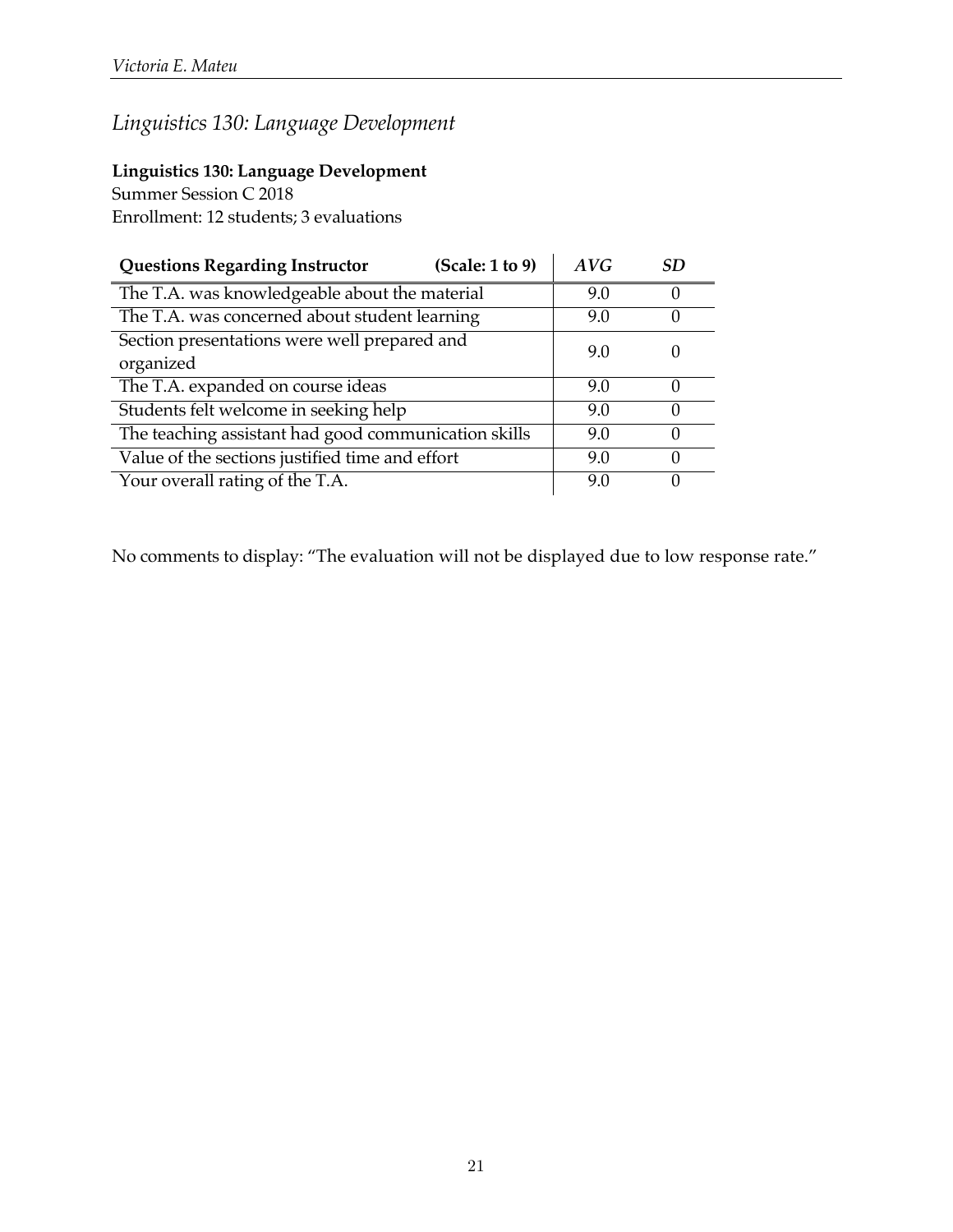Summer Session A 2017 Enrollment: 13 students; 4 evaluations

| <b>Questions Regarding Instructor</b>                | (Scale: 1 to 9) | AVG | SD   |
|------------------------------------------------------|-----------------|-----|------|
| The T.A. was knowledgeable about the material        |                 | 8.8 | 0.50 |
| The T.A. was concerned about student learning        |                 | 8.8 | 0.50 |
| Section presentations were well prepared and         |                 | 8.8 | 0.50 |
| organized                                            |                 |     |      |
| The T.A. expanded on course ideas                    |                 | 8.8 | 0.50 |
| Students felt welcome in seeking help                |                 | 8.8 | 0.50 |
| The teaching assistant had good communication skills |                 | 8.8 | 0.50 |
| Value of the sections justified time and effort      |                 | 8.3 | 0.96 |
| Your overall rating of the T.A.                      |                 | 8.8 | 0.50 |

- Great job!
- § the discussion was well organized. she was very helpful and made the class more interesting and better accessible
- § Victoria was the same in discussion as in lecture. Please see my lecture evaluation. I guess I could say that she integrated what we learned in lecture to section (typically section was related to our homework assignments).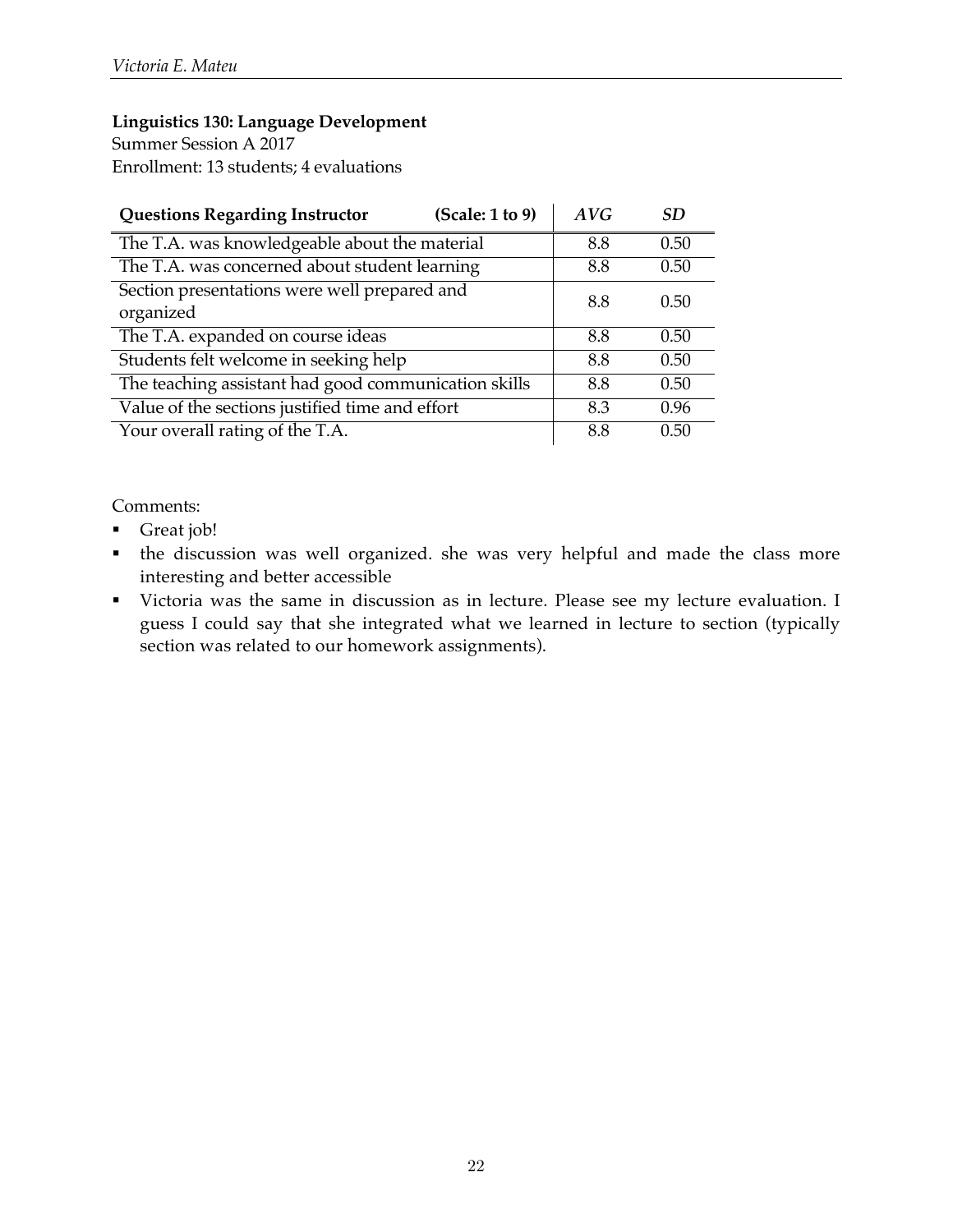Fall 2016 Enrollment: 25 students; 11 evaluations

| (Scale: 1 to 9)<br><b>Questions Regarding Instructor</b>            | AVG | SD.  |
|---------------------------------------------------------------------|-----|------|
| The instructor was concerned about student learning                 | 8.7 | 0.65 |
| Class presentations were well prepared and organized                | 8.7 | 0.65 |
| Students felt welcome in seeking help in or outside of<br>the class | 8.7 | 0.65 |
| The instructor had good communication skills                        | 8.7 | 0.65 |
| You have learned something you consider valuable                    | 8.7 | 0.65 |
| What is your overall rating of the instructor?                      | 87  | 0.65 |
| What is your overall rating of the course?                          | 8.7 | 0.65 |

- § Excellent TA and professor!
- § She is patient to clarifies questions and concerns during office hours. Very helpful
- § Very practical discussions. Learned a lot of applicable skills. Very well structured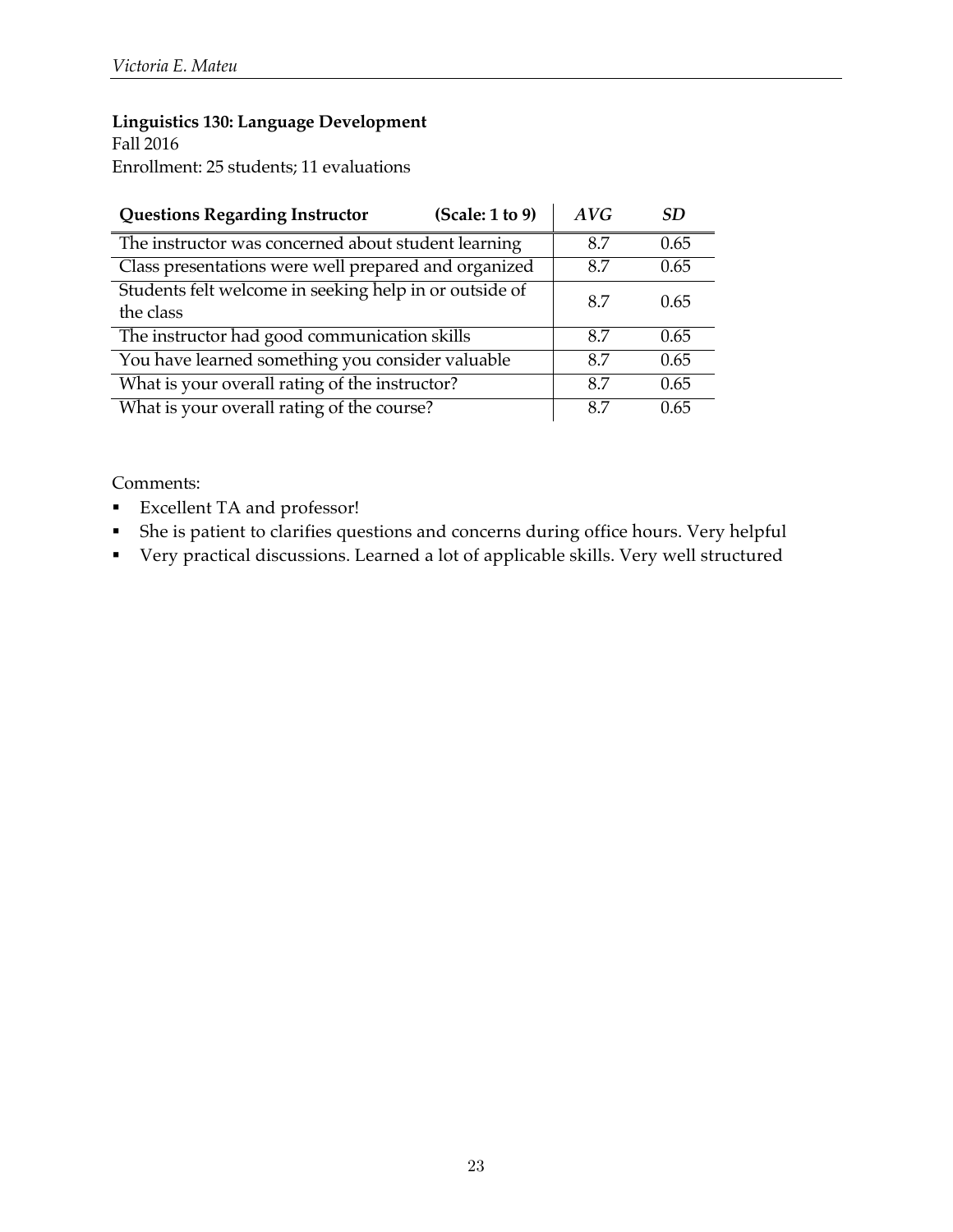Summer Session A 2016 Enrollment: 18 students; 5 evaluations

| <b>Questions Regarding Instructor</b>                | (Scale: 1 to 9) | AVG | SD.  |
|------------------------------------------------------|-----------------|-----|------|
| The T.A. was knowledgeable about the material        |                 | 8.8 | 0.45 |
| The T.A. was concerned about student learning        |                 | 8.6 | 0.55 |
| Section presentations were well prepared and         |                 | 8.6 | 0.55 |
| organized                                            |                 |     |      |
| The T.A. expanded on course ideas                    |                 | 8.4 | 0.89 |
| Students felt welcome in seeking help                |                 | 8.6 | 0.89 |
| The teaching assistant had good communication skills |                 | 8.2 | 1.10 |
| Value of the sections justified time and effort      |                 | 8.4 | 0.89 |
| Your overall rating of the T.A.                      |                 | 8.4 | 0.89 |

- Discussions are nice in a way because we talk about things we could actually use for future research. I like that she exposes us to different tools. I just wish that we had more time talking about those tools and materials because I felt like we just brushed over it. There are instructions online but I still feel that hat's not sufficient on explaining how to use the tools that were provided to us.
- § Discussions were used to explain and clarify concepts that are related to upcoming assignments. Lecturer takes time to clarify doubts and ensure that students are aware of the differences in concepts and material. Also she is very friendly and easygoing and is willing to provide as much as she can to keep students informed.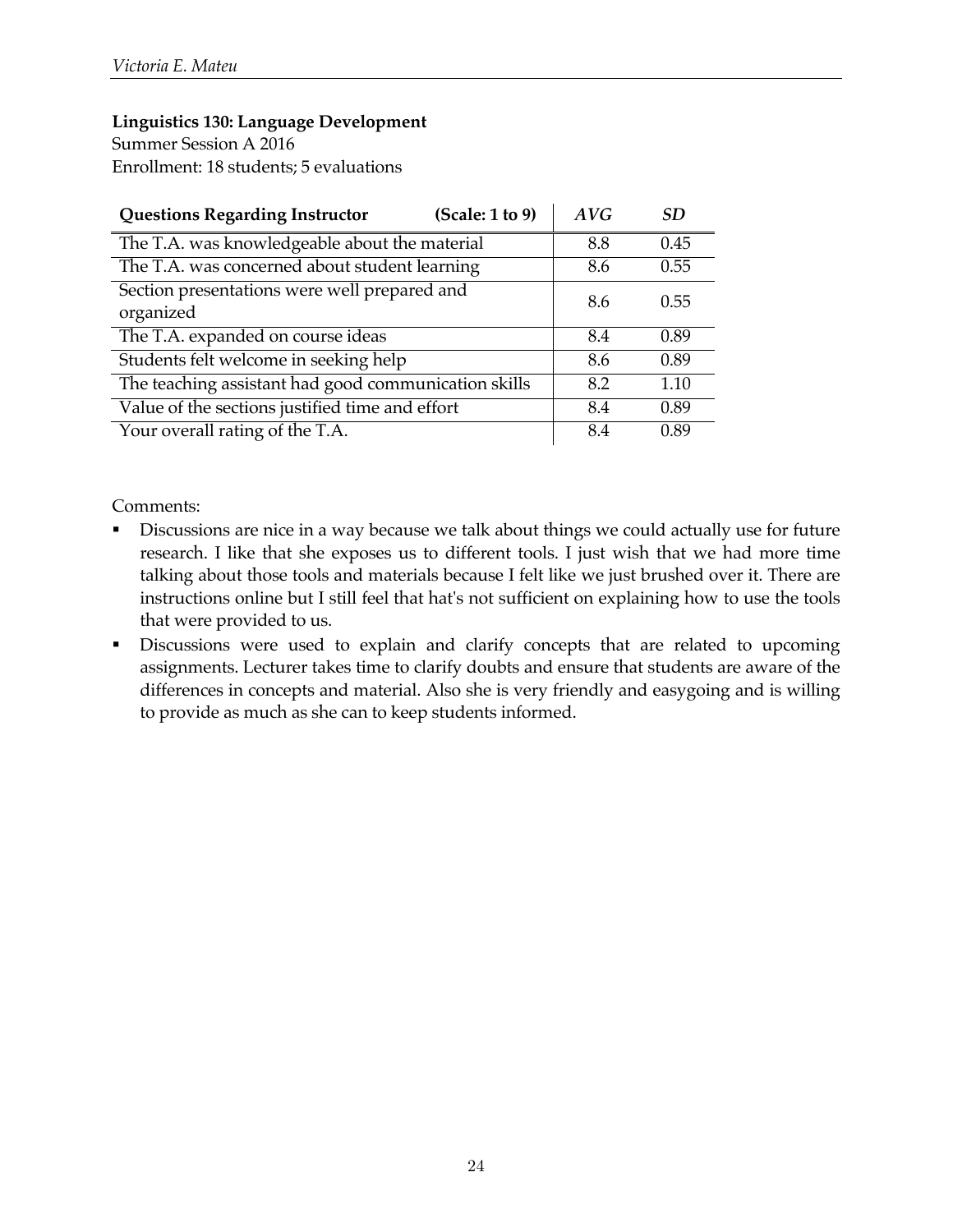#### **Linguistics 130: Language Development, Section A** Winter 2016

Enrollment: 20 students; 15 evaluations

| <b>Questions Regarding Instructor</b><br>(Scale: 1 to 9) | AVG  | <b>SD</b> |
|----------------------------------------------------------|------|-----------|
| The T.A. was knowledgeable about the material            | 8.93 | 0.26      |
| The T.A. was concerned about student learning            | 8.87 | 0.35      |
| Section presentations were well prepared and organized   | 8.60 | 0.83      |
| The T.A. expanded on course ideas                        | 8.40 | 1.06      |
| Students felt welcome in seeking help                    | 8.93 | 0.26      |
| The teaching assistant had good communication skills     | 8.93 | 0.26      |
| Value of the sections justified time and effort          | 8.67 | 0.62      |
| Your overall rating of the T.A.                          | 8.87 | 0.35      |

- I think you are probably the best and most helpful TA I've ever had. Every TA that I've had in the Linguistics department has been great, but I think you've set the bar really high. You knew the subject really well, and you were both super approachable and incredibly nice. You repeatedly helped me and my partner with our project, and every time you did so it was great advice. Often times, you e-mailed us about a great resource without us asking. I would absolutely recommend any class where you would be the TA (or instructor), regardless of class difficulty.
- § One of the best TA's in UCLA. She is very helpful! Shows high concern for student and their project, and is very knowledgeable! Her explanations are always clear, and she made the class interesting. Wish the course was thought by the TA. Will make an amazing professor.
- § Strengths: Communication was great, and knowledge of the course material was also great. Very helpful with our research project and cared about how well we mastered course material as well. Review session was especially well organized and targeted towards preparing us well for the test.
- Victoria is an amazing TA. She was always well prepared and was easy to approach with any questions or concerns. Victoria acknowledged all student opinions and answers.
- Victoria was a truly outstanding TA. She was incredibly knowledgable [sic] and taught so well, I was amazed. She always answered my emails promptly and she gave me such great insight. She was incredibly helpful and always took the time to explain even the smallest details to me. I would love to have her as a TA again. Thank you Victoria!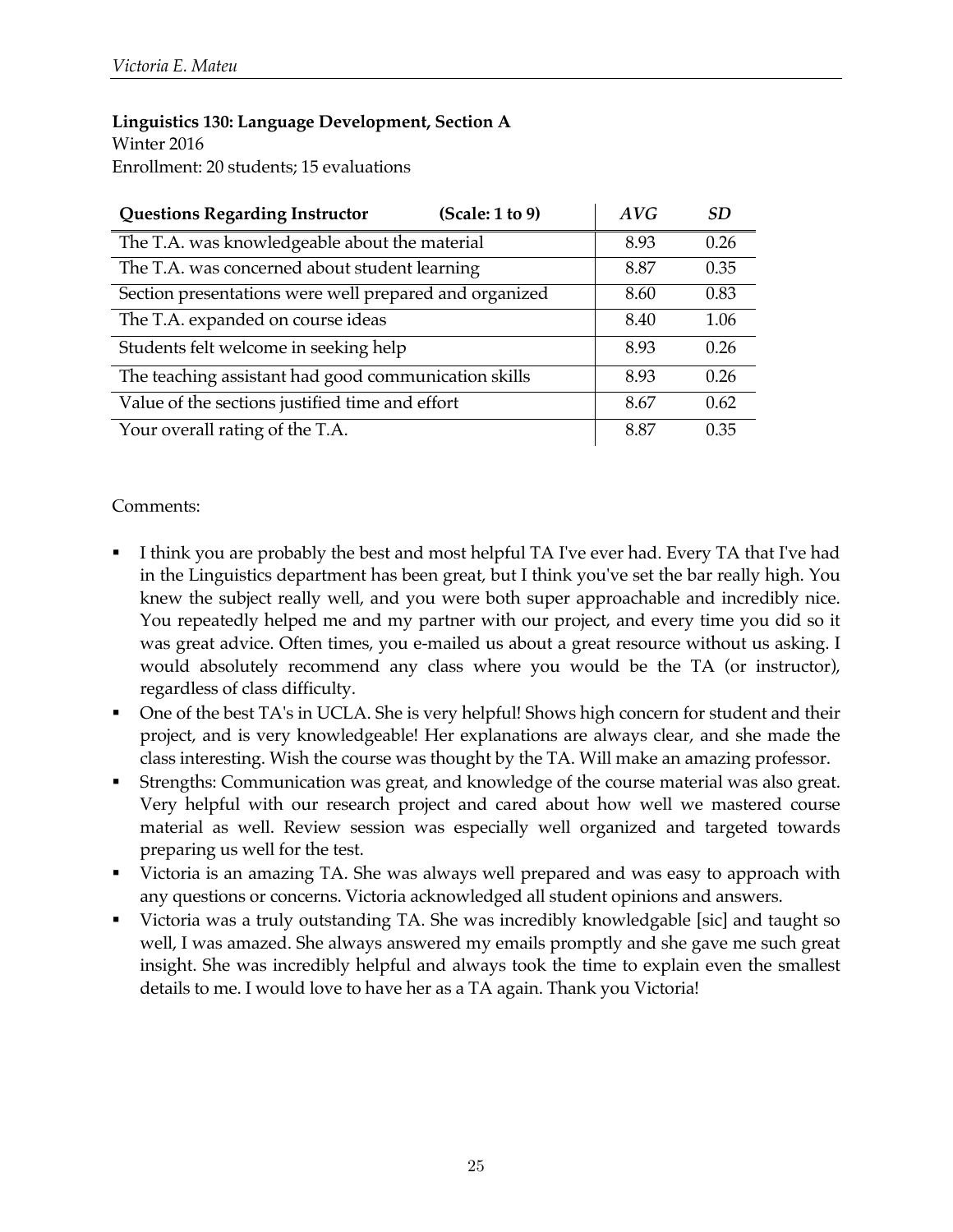Summer Session C 2015 Enrollment: 17 students; 9 evaluations

| <b>Questions Regarding TA</b>                          | (Scale: 1 to 9) | AVG  | SD. |
|--------------------------------------------------------|-----------------|------|-----|
| The T.A. was knowledgeable about the material          |                 | 8.22 | 1.4 |
| The T.A. was concerned about student learning          |                 | 8.22 | 1.4 |
| Section presentations were well prepared and organized |                 | 8.11 | 1.5 |
| The T.A. expanded on course ideas                      |                 | 8.22 | 1.6 |
| Students felt welcome in seeking help                  |                 | 8.44 | 1.3 |
| The teaching assistant had good communication skills   |                 | 8.22 | 1.4 |
| Value of the sections justified time and effort        |                 | 8.33 | 1.3 |
| Your overall rating of the T.A.                        |                 | 8.33 | 14  |

- § Her knowledge of Linguistics is outstanding! She is an affable professor and loves the field of linguistics. She expects a lot of her students, which earned my respect.
- § I liked learning the details, like how to calculate MLU. She really went in depth.
- § She was ok, but has very high expectations from students.
- § Thank you!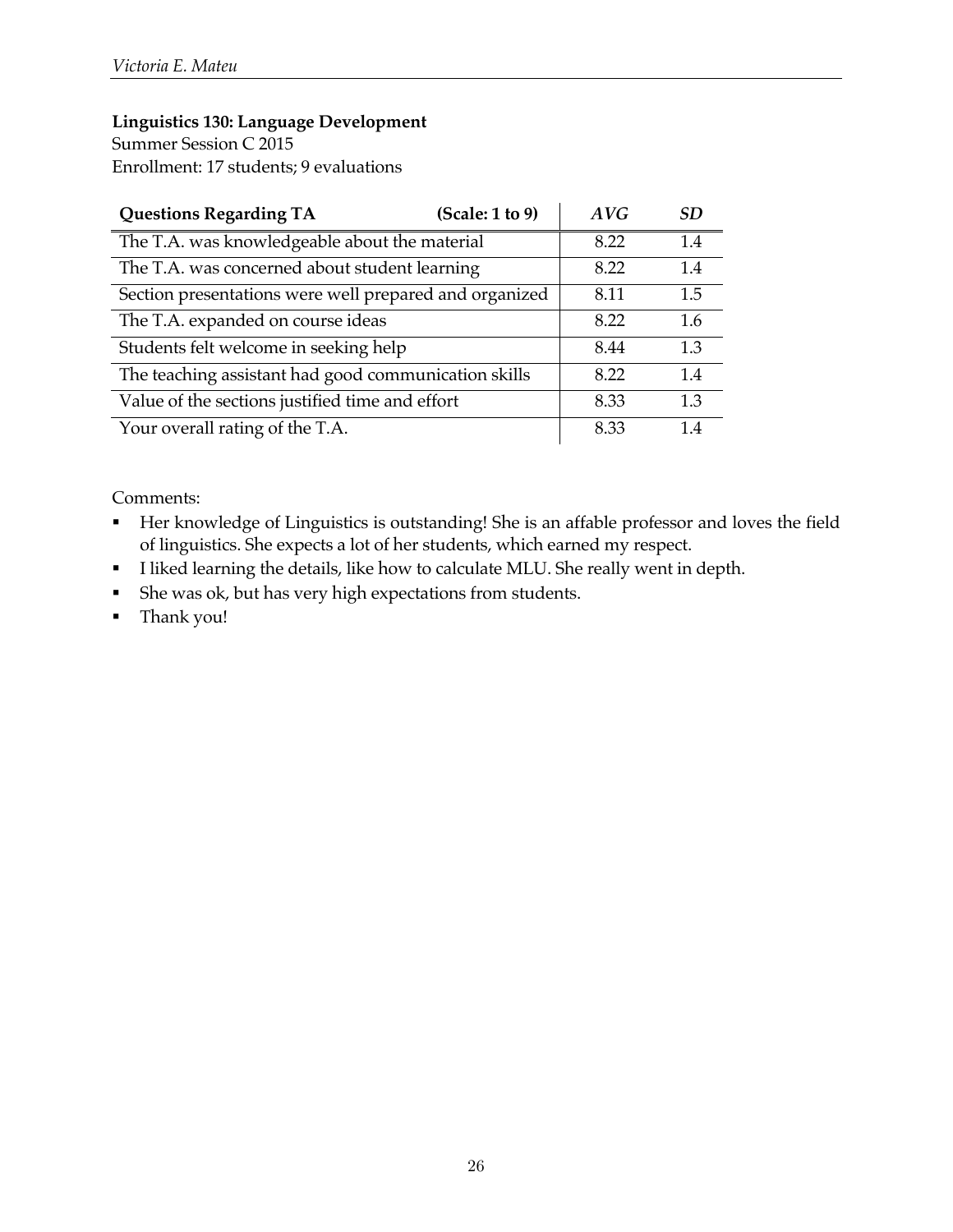### **Linguistics 130: Language Development, Sections A and B**

Winter 2015

Enrollment: 39 students; 39 evaluations (Section A: 18/19; Section B: 21/20)

|                                                           | (Scale: 1 to 9) | <b>Section A</b> |           | <b>Section B</b> |           |
|-----------------------------------------------------------|-----------------|------------------|-----------|------------------|-----------|
| <b>Questions Regarding TA</b>                             |                 | AVG              | <i>SD</i> | AVG              | <b>SD</b> |
| The T.A. was knowledgeable about the material             |                 | 8.72             | 0.6       | 8.55             | 1.2       |
| The T.A. was concerned about student learning             |                 | 8.78             | 0.5       | 8.35             | 1.4       |
| Section presentations were well prepared and<br>organized |                 | 8.67             | 0.7       | 8.45             | 1.2       |
| The T.A. expanded on course ideas                         |                 | 8.28             | 1.1       | 7.80             | 1.3       |
| Students felt welcome in seeking help                     |                 | 8.61             | 0.8       | 8.25             | 1.8       |
| The teaching assistant had good communication skills      |                 | 8.44             | 0.8       | 8.10             | 1.0       |
| Value of the sections justified time and effort           |                 | 8.33             | 0.9       | 7.85             | 1.6       |
| Your overall rating of the T.A.                           |                 | 8.61             | 0.7       | 8.25             | 1.2       |

- Victoria is absolutely one of the best TAs I've had. She's extremely knowledgeable, hardworking, helpful & dedicated to students. Victoria was always available to help & answer questions in person or email and always in detail. Her review sessions were very helpful!
- Best TA I've ever had during all my time in UCLA! She was so organized and put all her effort to help us learn the material. Without her dedicated review sessions and quick email replies, I wouldn't have done well in the class  $<$ 3 her  $\odot$
- § Victoria is a great TA and I would definitely take her again. She really cares about your learning and is more than willing to meet up with you after class. She always answered everyone's questions in clear and concise ways that made sense. I did not like the course material at all, but in sections she seemed to find ways to make (some of it at least) seem pertinent and useful.
- § Victoria is the best TA I have had at UCLA. She is very helpful, knowledgeable, always willing to assist students. She goes above and beyond of what is expected from a TA. She does great review sections as well as great step-by-step arguments. Very thankful she was my TA. She will be a great professor one day!  $\odot$
- Victoria is one of the best TAs I've had. She is incredibly helpful. I really appreciated that she contacted me by email when I started falling behind in class and encouraged me to catch up with a very encouraging message reminding me that I was capable of doing well in class. She didn't have to do that, but she went the extra mile, being concerned with every student's success. She also scheduled reviews for both the midterm and final. She went out of her way to book classrooms and spend extra time helping us.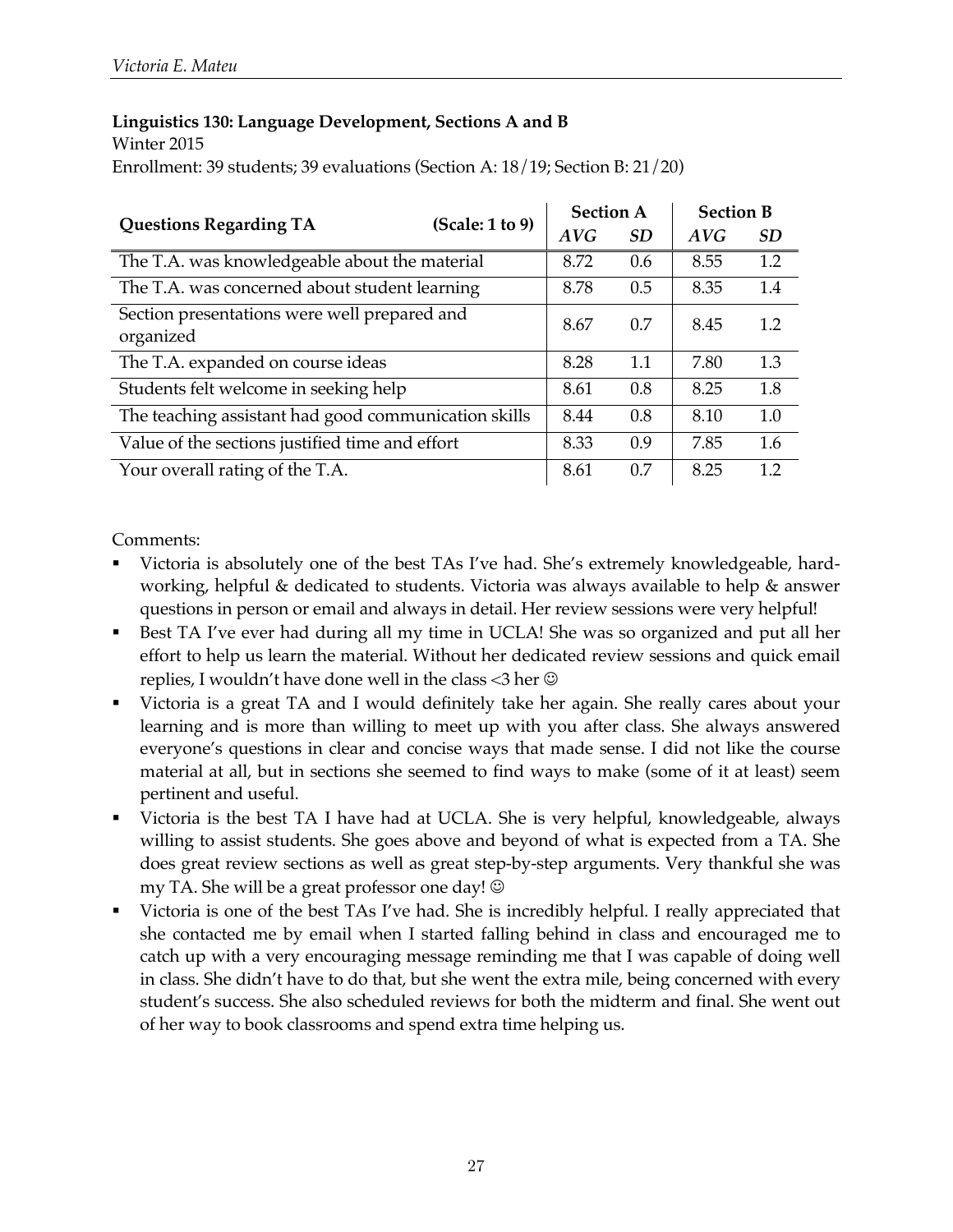### **Linguistics 130: Language Development, Sections A and B**

Winter 2014

Enrollment: 37 students; 29 evaluations (Section A: 14/19; Section B: 15/18)

| <b>Questions Regarding TA</b>                             |                 | <b>Section A</b> |           | <b>Section B</b> |           |
|-----------------------------------------------------------|-----------------|------------------|-----------|------------------|-----------|
|                                                           | (Scale: 1 to 9) | AVG              | <i>SD</i> | AVG              | <i>SD</i> |
| The T.A. was knowledgeable about the material             |                 | 8.43             | 0.9       | 8.07             | 1.2       |
| The T.A. was concerned about student learning             |                 | 8.29             | 0.9       | 7.73             | 1.4       |
| Section presentations were well prepared and<br>organized |                 | 8.50             | 0.9       | 8.33             | 1.2       |
| The T.A. expanded on course ideas                         |                 | 8.29             | 0.8       | 8.07             | 1.3       |
| Students felt welcome in seeking help                     |                 | 8.50             | 0.9       | 7.53             | 1.8       |
| The teaching assistant had good communication skills      |                 | 8.29             | 1.0       | 7.93             | 1.0       |
| Value of the sections justified time and effort           |                 | 8.07             | 1.1       | 7.47             | 1.6       |
| Your overall rating of the T.A.                           |                 | 8.36             | 0.9       | 7.93             | 1.2       |

- § She always encourages to ask questions or to go to her office hours if we need any help. She really seemed to care that we learned the material.
- § She is very willing to help in whatever ways she can. And her extra help on paper helps me a lot writing the final paper in the right direction.
- Victoria is a sweetheart. She is very smart and I admire how she tries to get the class to be more interactive. Overall, she was a really awesome TA. Thank you!
- § She made it feel welcomed to seek help from her. She was reasonable with her grading/rules/how she handled students' work. She was always prepared for sections  $\&$ classes. Really nice!
- Victoria was a great TA. She is clear and concise. She shows a lot of concern for students and our mastery of the material. Thank you.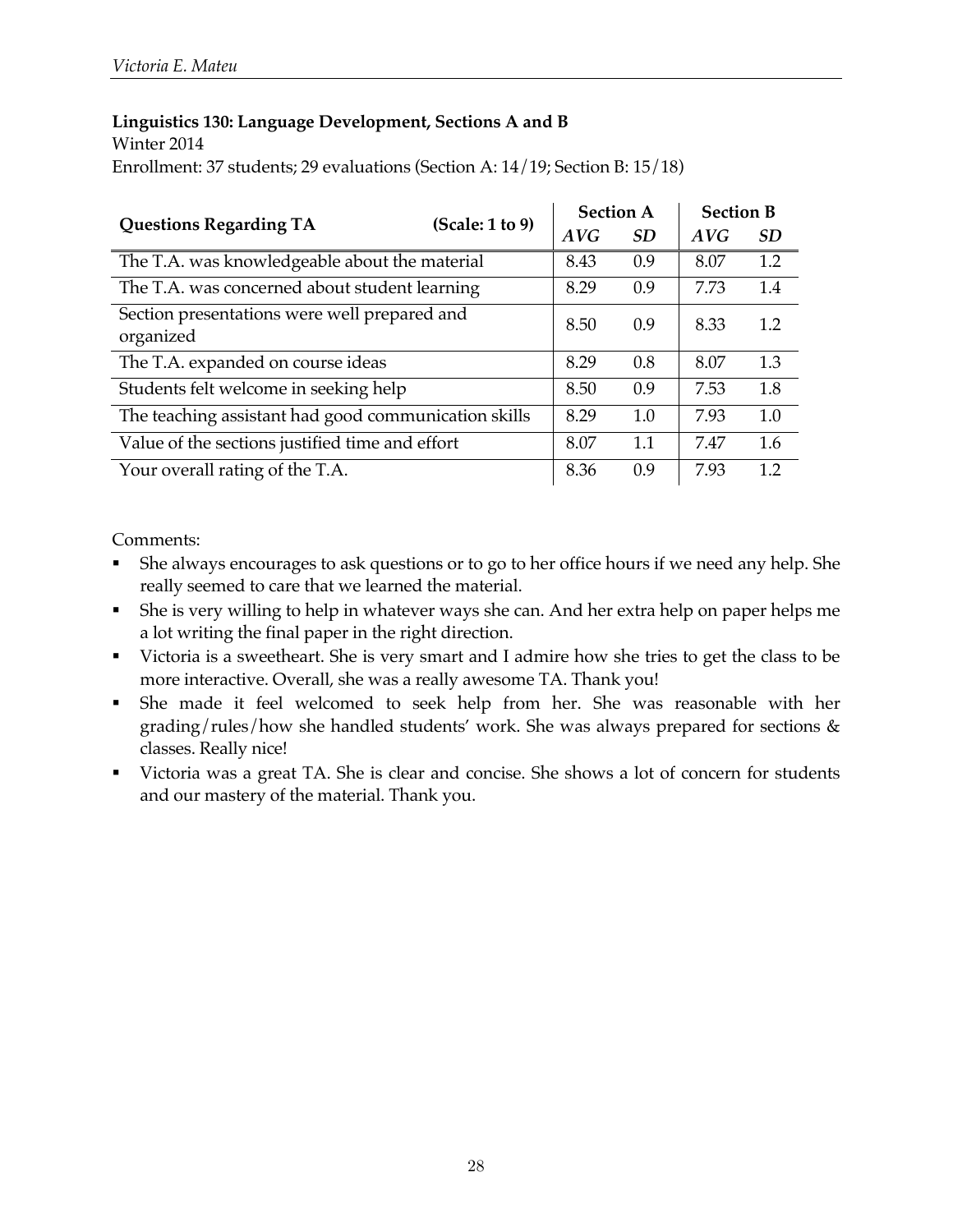#### **Linguistics 130: Language Development, Sections A and B** Fall 2012

Enrollment: 41 students; 35 evaluations (Section A: 19/22; Section B: 16/19)

|                                                           |  | <b>Section A</b><br>(Scale: 1 to 9) |     |      | <b>Section B</b> |  |
|-----------------------------------------------------------|--|-------------------------------------|-----|------|------------------|--|
| <b>Questions Regarding TA</b>                             |  | AVG                                 | SD  | AVG  | <b>SD</b>        |  |
| The T.A. was knowledgeable about the material             |  | 8.16                                | 1.2 | 8.31 | 1.1              |  |
| The T.A. was concerned about student learning             |  | 8.33                                | 0.9 | 8.63 | 0.6              |  |
| Section presentations were well prepared and<br>organized |  | 8.11                                | 1.2 | 8.13 | 1.4              |  |
| The T.A. expanded on course ideas                         |  | 8.16                                | 1.3 | 8.06 | 1.6              |  |
| Students felt welcome in seeking help                     |  | 8.37                                | 1.0 | 8.63 | 0.7              |  |
| The teaching assistant had good communication<br>skills   |  | 8.42                                | 0.8 | 8.19 | 1.4              |  |
| Value of the sections justified time and effort           |  | 8.16                                | 1.0 | 7.94 | 1.9              |  |
| Your overall rating of the T.A.                           |  | 8.42                                | 0.8 | 8.19 | 1.4              |  |

- Love Love Love Victoria!!! She's always aware of & pay detailed attention to students' needs. She cares about students' learning progress and she's always willing to help students whenever we have any questions. BIG THUMB!!! [picture of a thumbs up]!  $\odot$
- Victoria is very knowledgeable in her field, thus transferring that knowledge onto us. She was very concerned with our learning. On many occasions she insisted we speak to her. Very good T.A.
- § Victoria Mateu is an outstanding instructor. She really knows her stuff. I feel like she was the perfect addition to the ling 130 class and is an asset to the linguistics department. Many times I was confused on the class material & she helped me greatly. Effective teacher's assistant and knows how to help.
- § Victoria is a really great T.A in generally to me. I have been struggling on the class's material all the time. And Victoria has been being very patient and helpful to me outside the classroom. She replies email promptly and she makes sure you understand all the things. All in all, I think it is one of the greatest thing to have her as my T.A. in UCLA!
- § Thank you, Victoria! You're very caring and engaging with students, and I really appreciate it! ©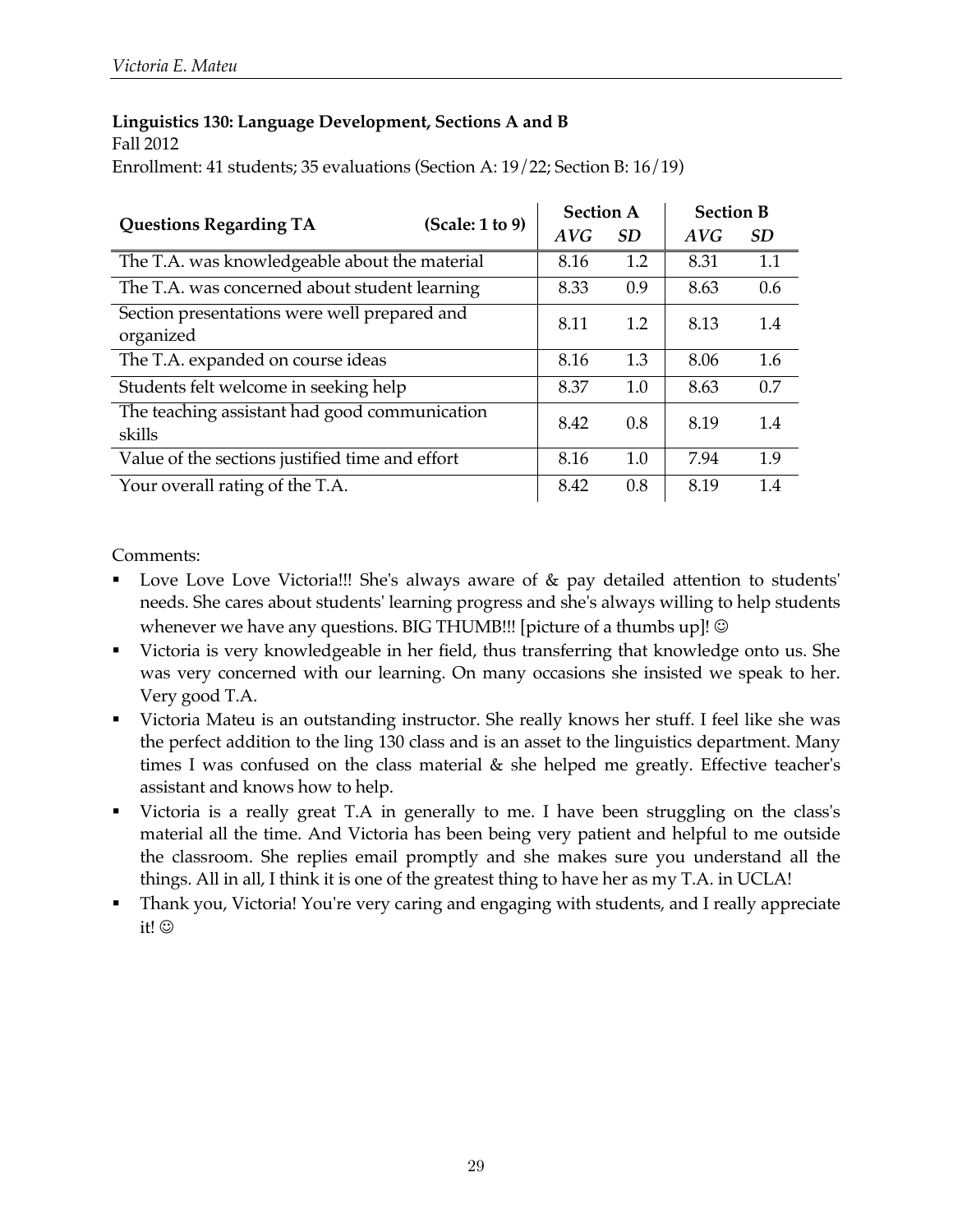### *Linguistics C135: Neurolinguistics*

### **Linguistics C135: Neurolinguistics**

Spring 2014 Enrollment: 5 students; 5 evaluations

| <b>Questions Regarding TA</b>                          | (Scale: 1 to 9) | AVG | <b>SD</b> |
|--------------------------------------------------------|-----------------|-----|-----------|
| The T.A. was knowledgeable about the material          |                 | 8.6 | 0.5       |
| The T.A. was concerned about student learning          |                 | 9.0 | 0.0       |
| Section presentations were well prepared and organized |                 | 9.0 | 0.0       |
| The T.A. expanded on course ideas                      |                 | 8.8 | 0.4       |
| Students felt welcome in seeking help                  |                 | 9.0 | 0.0       |
| The teaching assistant had good communication skills   |                 | 9.0 | 0.0       |
| Value of the sections justified time and effort        |                 | 8.8 | 0.4       |
| Your overall rating of the T.A.                        |                 | 9.0 | 00        |

- § Victoria is literally the best TA I've ever had and never hesitates to expand thoroughly on her answers to my questions. She always goes above and beyond her role as a TA and is very welcoming and encouraging. Going to her office hours is always extremely helpful. She has a lovely personality as well. Best TA ever!
- Victoria is an excellent TA! She is so smart, friendly, helpful, caring, dedicated, etc. Thanks for a great quarter!
- § Victoria is an amazing TA. She is clearly a tremendous help to the professor. She is extremely organized, encouraging, and helpful.
- § Victoria has been the best TA I've had at UCLA. I've had her for the past 2 quarters and she is a constant resource for help. She is very concerned about student learning and is always willing to help and provide feedback for papers. She is also very approachable and I've never felt scared in approaching her for help.
- § Victoria got a passion in her teaching and she is extremely kind to students. I took her discussion for last half a year and greatly satisfied with her attitudes, teaching skills and communication skills.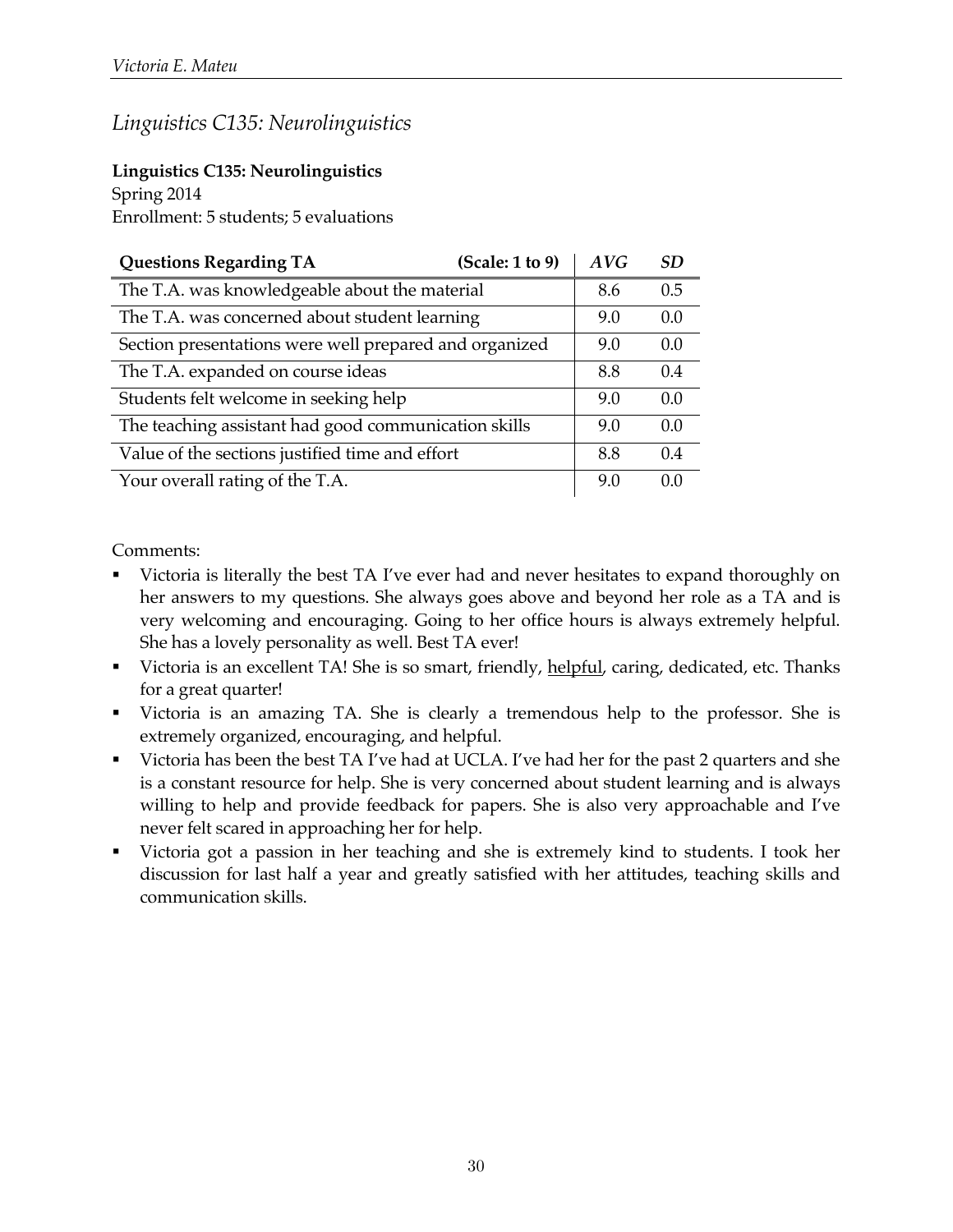### **Linguistics C135: Neurolinguistics**

Fall 2017 Enrollment: 22 students; 6 evaluations

| <b>Questions Regarding Instructor</b><br>(Scale: 1 to 9)         | AVG  | SD.      |
|------------------------------------------------------------------|------|----------|
| The instructor was concerned about student learning              |      | $\Omega$ |
| Class presentations were well prepared and organized             | 8.83 | 0.41     |
| Students felt welcome in seeking help in or outside of the class | 8.67 | 0.52     |
| The instructor had good communication skills                     |      | 0.52     |
| You have learned something you consider valuable                 | 8.17 | 17       |
| Your overall rating of the instructor                            | 8.0  | 1.55     |
| Your overall rating of the course                                | 7.67 | 2.34     |

- The discussion section materials were essential for the final project. She made good use of the discussion section time, but sometimes it felt the materials were a lot to cover during the one-hour period. It was also oftentimes easy to get bored because it was a lot of materials to learn during the short period.
- § went over a lot of stuff from lecture which was helpful because sometimes there wasn't always enough time in class. great discussions.
- § Again, she just read off of her lecture notes word for word. Nothing good or bad to say.